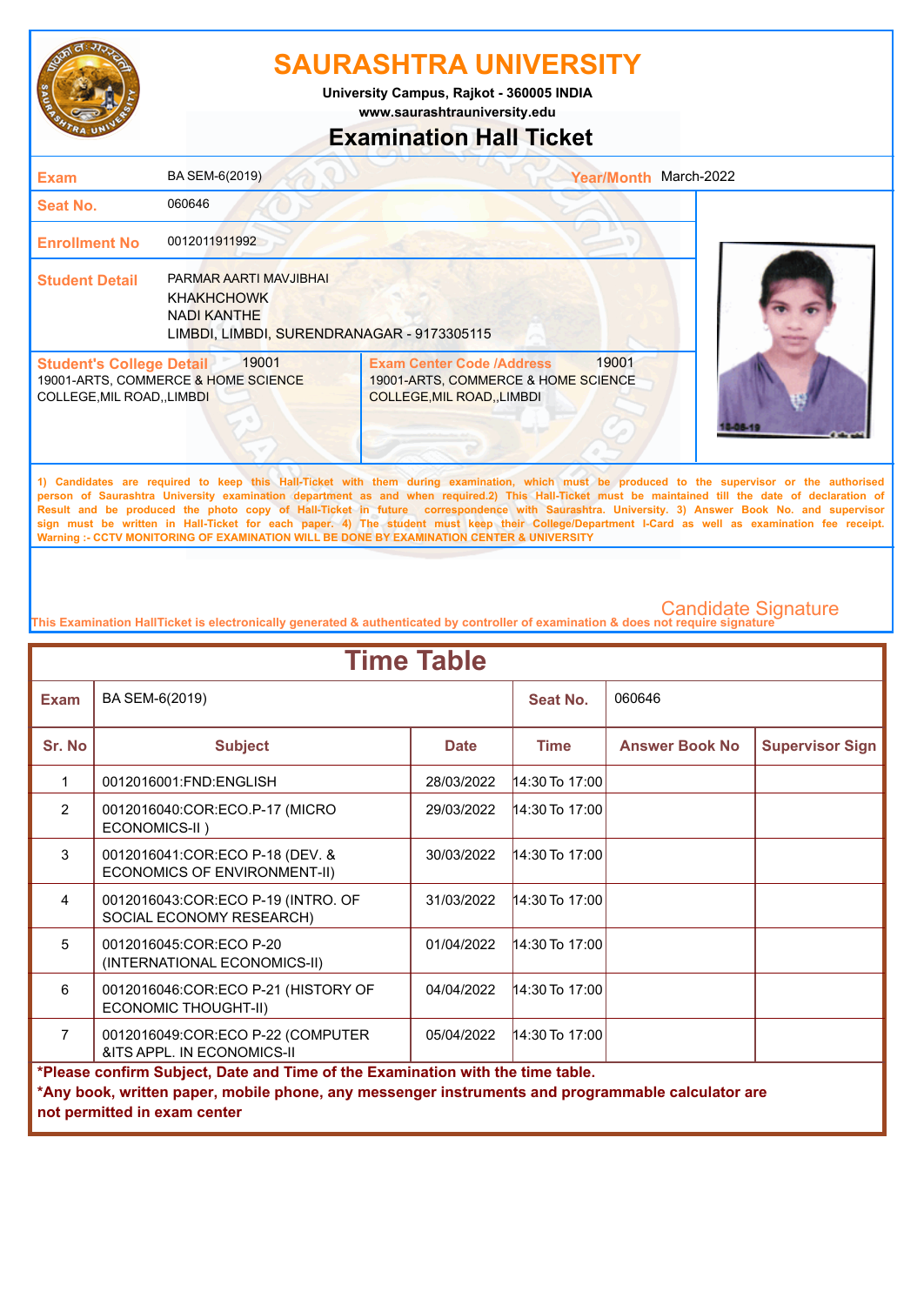

**www.saurashtrauniversity.edu University Campus, Rajkot - 360005 INDIA**

## **Examination Hall Ticket**

| <b>Exam</b>                                                          | BA SEM-6(2019)                                                                                                 | <b>Year/Month</b>                                                                                                                           | March-2022 |
|----------------------------------------------------------------------|----------------------------------------------------------------------------------------------------------------|---------------------------------------------------------------------------------------------------------------------------------------------|------------|
| Seat No.                                                             | 060647                                                                                                         |                                                                                                                                             |            |
| <b>Enrollment No</b>                                                 | 0012011911993                                                                                                  |                                                                                                                                             |            |
| <b>Student Detail</b>                                                | PARMAR AJAYKUMAR NANDLAL<br><b>NADI KANTHE</b><br><b>NANOVAS</b><br>LIMBDI, LIMBDI, SURENDRANAGAR - 9998047191 |                                                                                                                                             |            |
| <b>Student's College Detail</b><br><b>COLLEGE, MIL ROAD,, LIMBDI</b> | 19001<br>19001-ARTS, COMMERCE & HOME SCIENCE                                                                   | 19001<br><b>Exam Center Code /Address</b><br>19001-ARTS, COMMERCE & HOME SCIENCE<br><b>COLLEGE, MIL ROAD, LIMBDI</b>                        |            |
|                                                                      |                                                                                                                | 1) Candidates are required to keep this Hall Ticket with them during examination which must be produced to the supervisor or the authorised |            |

**1) Candidates are required to keep this Hall-Ticket with them during examination, which must be produced to the supervisor or the authorised person of Saurashtra University examination department as and when required.2) This Hall-Ticket must be maintained till the date of declaration of Result and be produced the photo copy of Hall-Ticket in future correspondence with Saurashtra. University. 3) Answer Book No. and supervisor sign must be written in Hall-Ticket for each paper. 4) The student must keep their College/Department I-Card as well as examination fee receipt. Warning :- CCTV MONITORING OF EXAMINATION WILL BE DONE BY EXAMINATION CENTER & UNIVERSITY**

| <b>Time Table</b>                                                              |                                                                                                                                   |             |                  |                       |                        |  |
|--------------------------------------------------------------------------------|-----------------------------------------------------------------------------------------------------------------------------------|-------------|------------------|-----------------------|------------------------|--|
| <b>Exam</b>                                                                    | BA SEM-6(2019)                                                                                                                    |             | Seat No.         | 060647                |                        |  |
| Sr. No                                                                         | <b>Subject</b>                                                                                                                    | <b>Date</b> | <b>Time</b>      | <b>Answer Book No</b> | <b>Supervisor Sign</b> |  |
| 1                                                                              | 0012016001:FND:ENGLISH                                                                                                            | 28/03/2022  | $14:30$ To 17:00 |                       |                        |  |
| $\overline{2}$                                                                 | 0012016040:COR:ECO.P-17 (MICRO<br>ECONOMICS-II)                                                                                   | 29/03/2022  | 14:30 To 17:00   |                       |                        |  |
| 3                                                                              | 0012016041:COR:ECO P-18 (DEV. &<br>ECONOMICS OF ENVIRONMENT-II)                                                                   | 30/03/2022  | $14:30$ To 17:00 |                       |                        |  |
| 4                                                                              | 0012016043:COR:ECO P-19 (INTRO. OF<br>SOCIAL ECONOMY RESEARCH)                                                                    | 31/03/2022  | $14:30$ To 17:00 |                       |                        |  |
| 5                                                                              | 0012016045:COR:ECO P-20<br>(INTERNATIONAL ECONOMICS-II)                                                                           | 01/04/2022  | $14:30$ To 17:00 |                       |                        |  |
| 6                                                                              | 0012016046:COR:ECO P-21 (HISTORY OF<br><b>ECONOMIC THOUGHT-II)</b>                                                                | 04/04/2022  | $14:30$ To 17:00 |                       |                        |  |
| $\overline{7}$                                                                 | 0012016049:COR:ECO P-22 (COMPUTER<br>&ITS APPL. IN ECONOMICS-II                                                                   | 05/04/2022  | $14:30$ To 17:00 |                       |                        |  |
| *Please confirm Subject, Date and Time of the Examination with the time table. |                                                                                                                                   |             |                  |                       |                        |  |
|                                                                                | *Any book, written paper, mobile phone, any messenger instruments and programmable calculator are<br>not permitted in exam center |             |                  |                       |                        |  |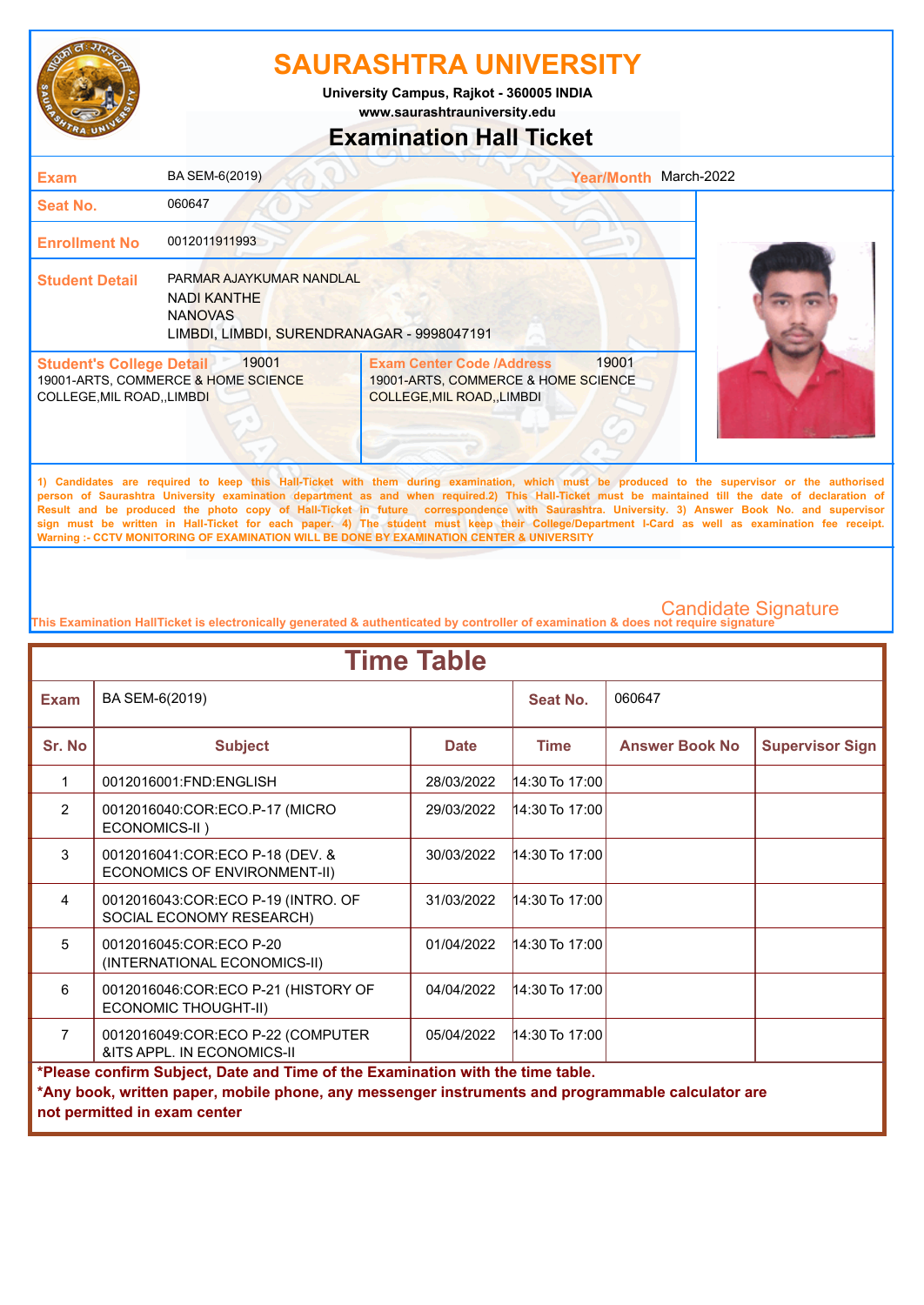

**www.saurashtrauniversity.edu University Campus, Rajkot - 360005 INDIA**

### **Examination Hall Ticket**

| <b>Exam</b>                                                    | BA SEM-6(2019)                                                                |                                                                                                             | <b>Year/Month</b> | March-2022                                                                                                                                                                                                                                                                                           |
|----------------------------------------------------------------|-------------------------------------------------------------------------------|-------------------------------------------------------------------------------------------------------------|-------------------|------------------------------------------------------------------------------------------------------------------------------------------------------------------------------------------------------------------------------------------------------------------------------------------------------|
| <b>Seat No.</b>                                                | 060648                                                                        |                                                                                                             |                   |                                                                                                                                                                                                                                                                                                      |
| <b>Enrollment No</b>                                           | 0012011911971                                                                 |                                                                                                             |                   |                                                                                                                                                                                                                                                                                                      |
| <b>Student Detail</b>                                          | MEMARIYA ARUNABEN BHAGVANBHAI<br>CHHALALA, LIMBDI, SURENDRANAGAR - 9909597298 |                                                                                                             |                   |                                                                                                                                                                                                                                                                                                      |
| <b>Student's College Detail</b><br>COLLEGE, MIL ROAD, , LIMBDI | 19001<br>19001-ARTS, COMMERCE & HOME SCIENCE                                  | <b>Exam Center Code /Address</b><br>19001-ARTS, COMMERCE & HOME SCIENCE<br><b>COLLEGE, MIL ROAD, LIMBDI</b> | 19001             |                                                                                                                                                                                                                                                                                                      |
|                                                                |                                                                               |                                                                                                             |                   | 1) Candidates are required to keep this Hall-Ticket with them during examination, which must be produced to the supervisor or the authorised<br>access of According Habitants, constitution (discussed as and calculated according HallWolfer according to according the discussion of discussion of |

**person of Saurashtra University examination department as and when required.2) This Hall-Ticket must be maintained till the date of declaration of Result and be produced the photo copy of Hall-Ticket in future correspondence with Saurashtra. University. 3) Answer Book No. and supervisor sign must be written in Hall-Ticket for each paper. 4) The student must keep their College/Department I-Card as well as examination fee receipt. Warning :- CCTV MONITORING OF EXAMINATION WILL BE DONE BY EXAMINATION CENTER & UNIVERSITY**

| <b>Time Table</b> |                                                                                                   |             |                  |                       |                        |  |
|-------------------|---------------------------------------------------------------------------------------------------|-------------|------------------|-----------------------|------------------------|--|
| <b>Exam</b>       | BA SEM-6(2019)                                                                                    |             | Seat No.         | 060648                |                        |  |
| Sr. No            | <b>Subject</b>                                                                                    | <b>Date</b> | <b>Time</b>      | <b>Answer Book No</b> | <b>Supervisor Sign</b> |  |
| $\mathbf{1}$      | 0012016001:FND:ENGLISH                                                                            | 28/03/2022  | 14:30 To 17:00   |                       |                        |  |
| $\mathcal{P}$     | 0012016040:COR:ECO.P-17 (MICRO<br>ECONOMICS-II)                                                   | 29/03/2022  | $14:30$ To 17:00 |                       |                        |  |
| $\mathbf{3}$      | 0012016041:COR:ECO P-18 (DEV. &<br>ECONOMICS OF ENVIRONMENT-II)                                   | 30/03/2022  | $14:30$ To 17:00 |                       |                        |  |
| 4                 | 0012016043:COR:ECO P-19 (INTRO. OF<br>SOCIAL ECONOMY RESEARCH)                                    | 31/03/2022  | 14:30 To 17:00   |                       |                        |  |
| 5                 | 0012016045:COR:ECO P-20<br>(INTERNATIONAL ECONOMICS-II)                                           | 01/04/2022  | $14:30$ To 17:00 |                       |                        |  |
| 6                 | 0012016046:COR:ECO P-21 (HISTORY OF<br>ECONOMIC THOUGHT-II)                                       | 04/04/2022  | $14:30$ To 17:00 |                       |                        |  |
| $\overline{7}$    | 0012016049:COR:ECO P-22 (COMPUTER<br>&ITS APPL. IN ECONOMICS-II                                   | 05/04/2022  | $14:30$ To 17:00 |                       |                        |  |
|                   | *Please confirm Subject, Date and Time of the Examination with the time table.                    |             |                  |                       |                        |  |
|                   | *Any book, written paper, mobile phone, any messenger instruments and programmable calculator are |             |                  |                       |                        |  |
|                   | not permitted in exam center                                                                      |             |                  |                       |                        |  |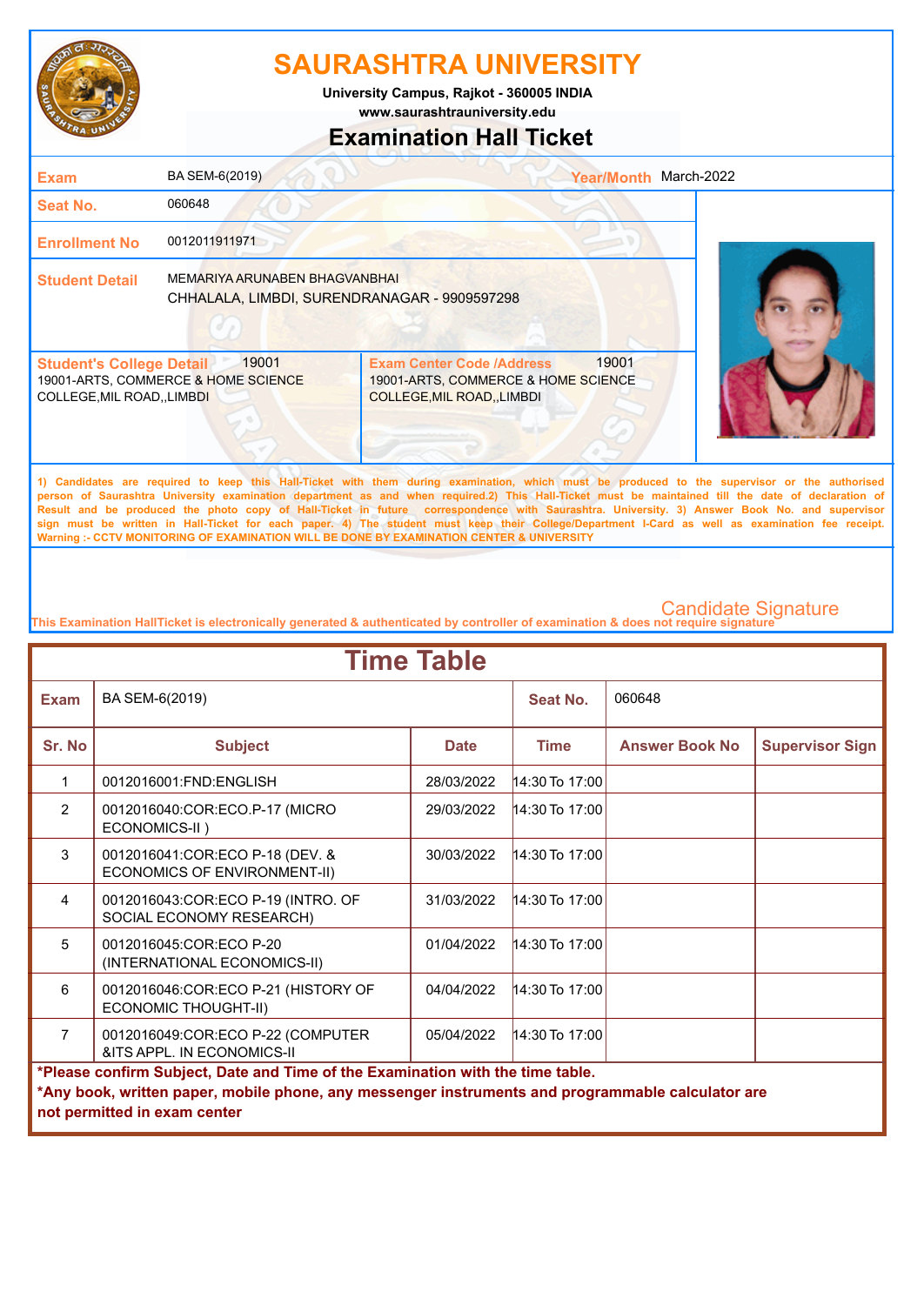

**www.saurashtrauniversity.edu University Campus, Rajkot - 360005 INDIA**

### **Examination Hall Ticket**

| <b>Exam</b>                                                    | BA SEM-6(2019)                                                               |                                                                                                             | <b>Year/Month</b> | March-2022                                                                                                                                   |
|----------------------------------------------------------------|------------------------------------------------------------------------------|-------------------------------------------------------------------------------------------------------------|-------------------|----------------------------------------------------------------------------------------------------------------------------------------------|
| Seat No.                                                       | 060649                                                                       |                                                                                                             |                   |                                                                                                                                              |
| <b>Enrollment No</b>                                           | 0012011911932                                                                |                                                                                                             |                   |                                                                                                                                              |
| <b>Student Detail</b>                                          | <b>GOHIL DISHABEN LABHUBHAI</b><br>BALOL, LIMBDI, SURENDRANAGAR - 9904632805 |                                                                                                             |                   |                                                                                                                                              |
| <b>Student's College Detail</b><br>COLLEGE, MIL ROAD, , LIMBDI | 19001<br>19001-ARTS, COMMERCE & HOME SCIENCE                                 | <b>Exam Center Code /Address</b><br>19001-ARTS, COMMERCE & HOME SCIENCE<br><b>COLLEGE, MIL ROAD, LIMBDI</b> | 19001             |                                                                                                                                              |
|                                                                |                                                                              |                                                                                                             |                   | 1) Candidates are required to keep this Hall-Ticket with them during examination, which must be produced to the supervisor or the authorised |

**person of Saurashtra University examination department as and when required.2) This Hall-Ticket must be maintained till the date of declaration of Result and be produced the photo copy of Hall-Ticket in future correspondence with Saurashtra. University. 3) Answer Book No. and supervisor sign must be written in Hall-Ticket for each paper. 4) The student must keep their College/Department I-Card as well as examination fee receipt. Warning :- CCTV MONITORING OF EXAMINATION WILL BE DONE BY EXAMINATION CENTER & UNIVERSITY**

| <b>Time Table</b>                                                              |                                                                                                                                   |             |                  |                       |                        |  |
|--------------------------------------------------------------------------------|-----------------------------------------------------------------------------------------------------------------------------------|-------------|------------------|-----------------------|------------------------|--|
| <b>Exam</b>                                                                    | BA SEM-6(2019)                                                                                                                    |             | Seat No.         | 060649                |                        |  |
| Sr. No                                                                         | <b>Subject</b>                                                                                                                    | <b>Date</b> | <b>Time</b>      | <b>Answer Book No</b> | <b>Supervisor Sign</b> |  |
| 1                                                                              | 0012016001:FND:ENGLISH                                                                                                            | 28/03/2022  | 14:30 To 17:00   |                       |                        |  |
| $\overline{2}$                                                                 | 0012016040:COR:ECO.P-17 (MICRO<br>ECONOMICS-II)                                                                                   | 29/03/2022  | $14:30$ To 17:00 |                       |                        |  |
| 3                                                                              | 0012016041:COR:ECO P-18 (DEV. &<br>ECONOMICS OF ENVIRONMENT-II)                                                                   | 30/03/2022  | $14:30$ To 17:00 |                       |                        |  |
| 4                                                                              | 0012016043:COR:ECO P-19 (INTRO. OF<br>SOCIAL ECONOMY RESEARCH)                                                                    | 31/03/2022  | $14:30$ To 17:00 |                       |                        |  |
| 5                                                                              | 0012016045:COR:ECO P-20<br>(INTERNATIONAL ECONOMICS-II)                                                                           | 01/04/2022  | $14:30$ To 17:00 |                       |                        |  |
| 6                                                                              | 0012016046:COR:ECO P-21 (HISTORY OF<br><b>ECONOMIC THOUGHT-II)</b>                                                                | 04/04/2022  | $14:30$ To 17:00 |                       |                        |  |
| $\overline{7}$                                                                 | 0012016049:COR:ECO P-22 (COMPUTER<br>&ITS APPL. IN ECONOMICS-II                                                                   | 05/04/2022  | $14:30$ To 17:00 |                       |                        |  |
| *Please confirm Subject, Date and Time of the Examination with the time table. |                                                                                                                                   |             |                  |                       |                        |  |
|                                                                                | *Any book, written paper, mobile phone, any messenger instruments and programmable calculator are<br>not permitted in exam center |             |                  |                       |                        |  |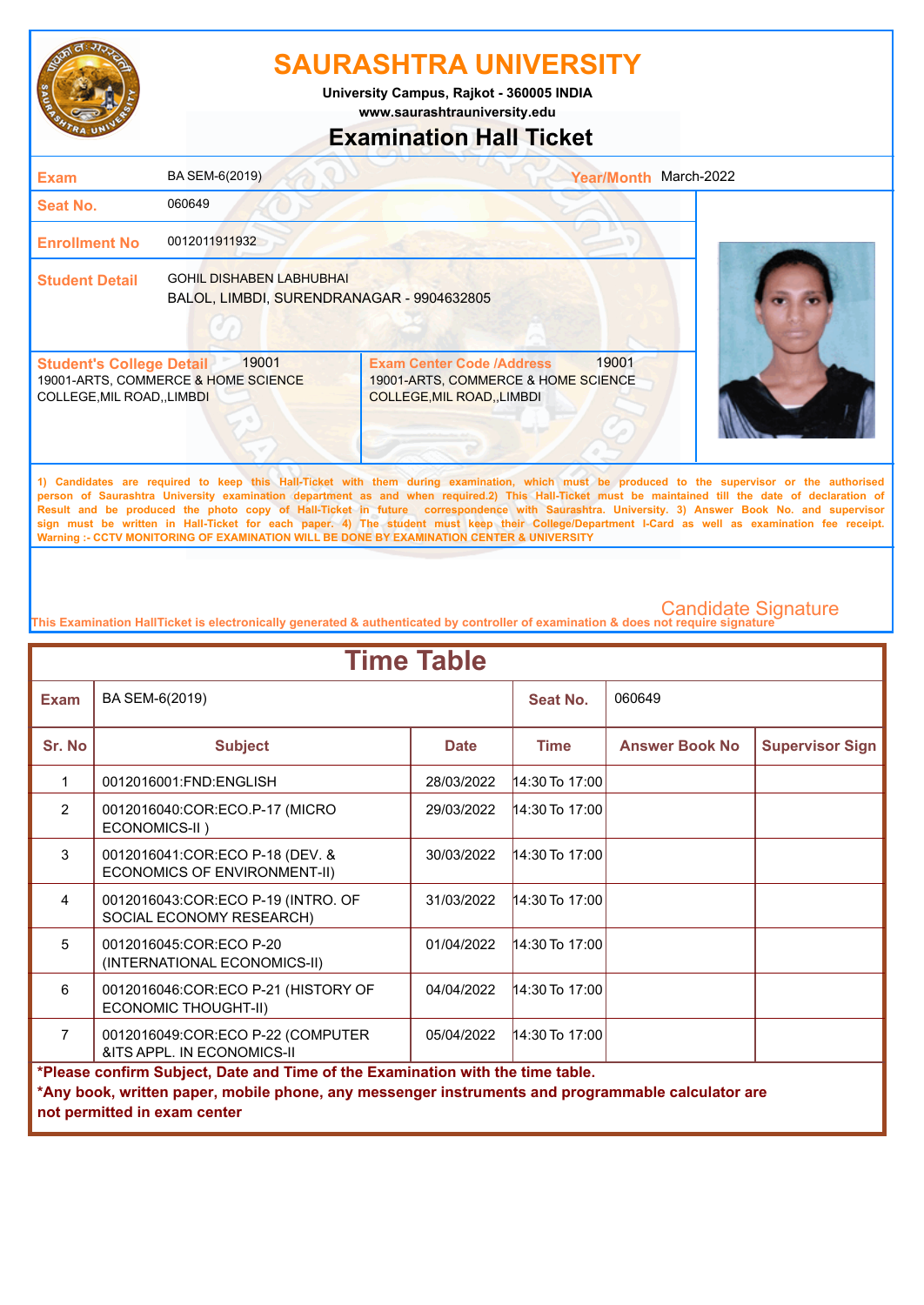

**www.saurashtrauniversity.edu University Campus, Rajkot - 360005 INDIA**

### **Examination Hall Ticket**

| <b>Exam</b>                                                    | BA SEM-6(2019)                                                                                                                |                                                                                                                                                                                                                                                                                                    | Year/Month March-2022 |  |
|----------------------------------------------------------------|-------------------------------------------------------------------------------------------------------------------------------|----------------------------------------------------------------------------------------------------------------------------------------------------------------------------------------------------------------------------------------------------------------------------------------------------|-----------------------|--|
| Seat No.                                                       | 060650                                                                                                                        |                                                                                                                                                                                                                                                                                                    |                       |  |
| <b>Enrollment No</b>                                           | 0012011912039                                                                                                                 |                                                                                                                                                                                                                                                                                                    |                       |  |
| <b>Student Detail</b>                                          | SOLANKI JAYDEEP MAGANBHAI<br><b>BEHIND OLD POLICE STATION</b><br><b>MOTOVAS</b><br>LIMBDI, LIMBDI, SURENDRANAGAR - 7041535409 |                                                                                                                                                                                                                                                                                                    |                       |  |
| <b>Student's College Detail</b><br>COLLEGE, MIL ROAD, , LIMBDI | 19001<br>19001-ARTS, COMMERCE & HOME SCIENCE                                                                                  | <b>Exam Center Code /Address</b><br>19001-ARTS, COMMERCE & HOME SCIENCE<br>COLLEGE, MIL ROAD, , LIMBDI                                                                                                                                                                                             | 19001                 |  |
|                                                                |                                                                                                                               | 1) Candidates are required to keep this Hall-Ticket with them during examination, which must be produced to the supervisor or the authorised<br>person of Saurashtra University examination department as and when required.2) This Hall-Ticket must be maintained till the date of declaration of |                       |  |

**Result and be produced the photo copy of Hall-Ticket in future correspondence with Saurashtra. University. 3) Answer Book No. and supervisor sign must be written in Hall-Ticket for each paper. 4) The student must keep their College/Department I-Card as well as examination fee receipt. Warning :- CCTV MONITORING OF EXAMINATION WILL BE DONE BY EXAMINATION CENTER & UNIVERSITY**

| <b>Time Table</b> |                                                                                                   |             |                  |                       |                        |  |
|-------------------|---------------------------------------------------------------------------------------------------|-------------|------------------|-----------------------|------------------------|--|
| <b>Exam</b>       | BA SEM-6(2019)                                                                                    |             | Seat No.         | 060650                |                        |  |
| Sr. No            | <b>Subject</b>                                                                                    | <b>Date</b> | <b>Time</b>      | <b>Answer Book No</b> | <b>Supervisor Sign</b> |  |
| 1                 | 0012016001:FND:ENGLISH                                                                            | 28/03/2022  | 14:30 To 17:00   |                       |                        |  |
| $\overline{2}$    | 0012016040:COR:ECO.P-17 (MICRO<br>ECONOMICS-II)                                                   | 29/03/2022  | $14:30$ To 17:00 |                       |                        |  |
| 3                 | 0012016041:COR:ECO P-18 (DEV. &<br>ECONOMICS OF ENVIRONMENT-II)                                   | 30/03/2022  | $14:30$ To 17:00 |                       |                        |  |
| 4                 | 0012016043:COR:ECO P-19 (INTRO. OF<br>SOCIAL ECONOMY RESEARCH)                                    | 31/03/2022  | 14:30 To 17:00   |                       |                        |  |
| 5                 | 0012016045:COR:ECO P-20<br>(INTERNATIONAL ECONOMICS-II)                                           | 01/04/2022  | 14:30 To 17:00   |                       |                        |  |
| 6                 | 0012016046:COR:ECO P-21 (HISTORY OF<br>ECONOMIC THOUGHT-II)                                       | 04/04/2022  | $14:30$ To 17:00 |                       |                        |  |
| $\overline{7}$    | 0012016049:COR:ECO P-22 (COMPUTER<br>&ITS APPL. IN ECONOMICS-II                                   | 05/04/2022  | 14:30 To 17:00   |                       |                        |  |
|                   | *Please confirm Subject, Date and Time of the Examination with the time table.                    |             |                  |                       |                        |  |
|                   | *Any book, written paper, mobile phone, any messenger instruments and programmable calculator are |             |                  |                       |                        |  |
|                   | not permitted in exam center                                                                      |             |                  |                       |                        |  |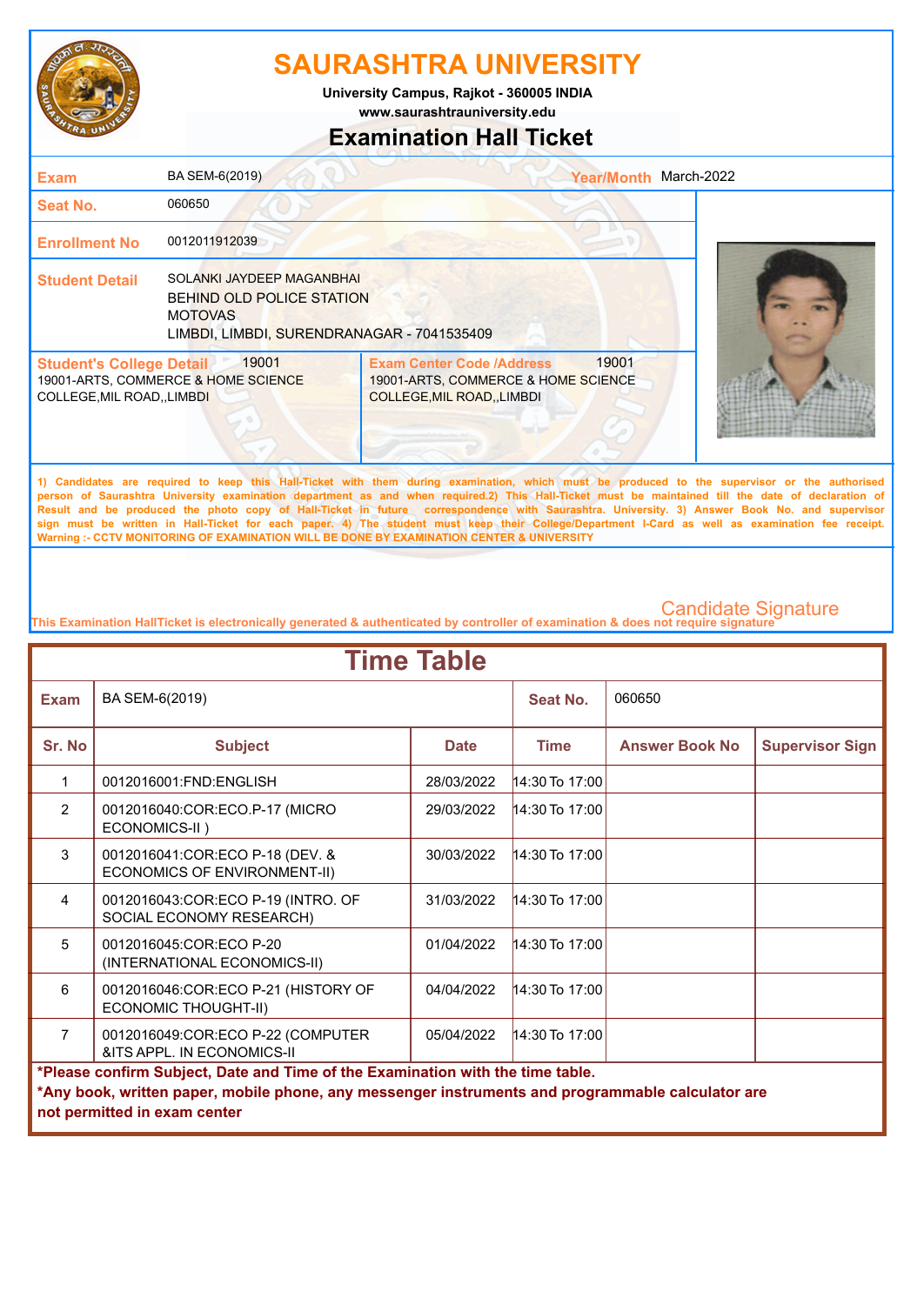

**www.saurashtrauniversity.edu University Campus, Rajkot - 360005 INDIA**

## **Examination Hall Ticket**

| <b>Exam</b>                                                          | BA SEM-6(2019)                                                                                                         |                                                                                                             | Year/Month March-2022 |  |
|----------------------------------------------------------------------|------------------------------------------------------------------------------------------------------------------------|-------------------------------------------------------------------------------------------------------------|-----------------------|--|
| Seat No.                                                             | 060651                                                                                                                 |                                                                                                             |                       |  |
| <b>Enrollment No</b>                                                 | 0012011911919                                                                                                          |                                                                                                             |                       |  |
| <b>Student Detail</b>                                                | <b>DANIYA KULDIP BHARATBHAI</b><br>KANSHARA BAZAR<br><b>BEHIND TOWER</b><br>LIMBDI, LIMBDI, SURENDRANAGAR - 9537979768 |                                                                                                             |                       |  |
| <b>Student's College Detail</b><br><b>COLLEGE, MIL ROAD,, LIMBDI</b> | 19001<br>19001-ARTS, COMMERCE & HOME SCIENCE                                                                           | <b>Exam Center Code /Address</b><br>19001-ARTS, COMMERCE & HOME SCIENCE<br><b>COLLEGE, MIL ROAD, LIMBDI</b> | 19001                 |  |

**1) Candidates are required to keep this Hall-Ticket with them during examination, which must be produced to the supervisor or the authorised person of Saurashtra University examination department as and when required.2) This Hall-Ticket must be maintained till the date of declaration of Result and be produced the photo copy of Hall-Ticket in future correspondence with Saurashtra. University. 3) Answer Book No. and supervisor sign must be written in Hall-Ticket for each paper. 4) The student must keep their College/Department I-Card as well as examination fee receipt. Warning :- CCTV MONITORING OF EXAMINATION WILL BE DONE BY EXAMINATION CENTER & UNIVERSITY**

| <b>Time Table</b>                                                              |                                                                                                                                   |             |                  |                       |                        |  |
|--------------------------------------------------------------------------------|-----------------------------------------------------------------------------------------------------------------------------------|-------------|------------------|-----------------------|------------------------|--|
| <b>Exam</b>                                                                    | BA SEM-6(2019)                                                                                                                    |             | Seat No.         | 060651                |                        |  |
| Sr. No                                                                         | <b>Subject</b>                                                                                                                    | <b>Date</b> | <b>Time</b>      | <b>Answer Book No</b> | <b>Supervisor Sign</b> |  |
| 1                                                                              | 0012016001:FND:ENGLISH                                                                                                            | 28/03/2022  | $14:30$ To 17:00 |                       |                        |  |
| $\overline{2}$                                                                 | 0012016040:COR:ECO.P-17 (MICRO<br>ECONOMICS-II)                                                                                   | 29/03/2022  | 14:30 To 17:00   |                       |                        |  |
| 3                                                                              | 0012016041:COR:ECO P-18 (DEV. &<br>ECONOMICS OF ENVIRONMENT-II)                                                                   | 30/03/2022  | 14:30 To 17:00   |                       |                        |  |
| $\overline{4}$                                                                 | 0012016043:COR:ECO P-19 (INTRO. OF<br>SOCIAL ECONOMY RESEARCH)                                                                    | 31/03/2022  | $14:30$ To 17:00 |                       |                        |  |
| $5^{\circ}$                                                                    | 0012016045:COR:ECO P-20<br>(INTERNATIONAL ECONOMICS-II)                                                                           | 01/04/2022  | $14:30$ To 17:00 |                       |                        |  |
| 6                                                                              | 0012016046:COR:ECO P-21 (HISTORY OF<br>ECONOMIC THOUGHT-II)                                                                       | 04/04/2022  | $14:30$ To 17:00 |                       |                        |  |
| $\overline{7}$                                                                 | 0012016049:COR:ECO P-22 (COMPUTER<br>&ITS APPL. IN ECONOMICS-II                                                                   | 05/04/2022  | $14:30$ To 17:00 |                       |                        |  |
| *Please confirm Subject, Date and Time of the Examination with the time table. |                                                                                                                                   |             |                  |                       |                        |  |
|                                                                                | *Any book, written paper, mobile phone, any messenger instruments and programmable calculator are<br>not permitted in exam center |             |                  |                       |                        |  |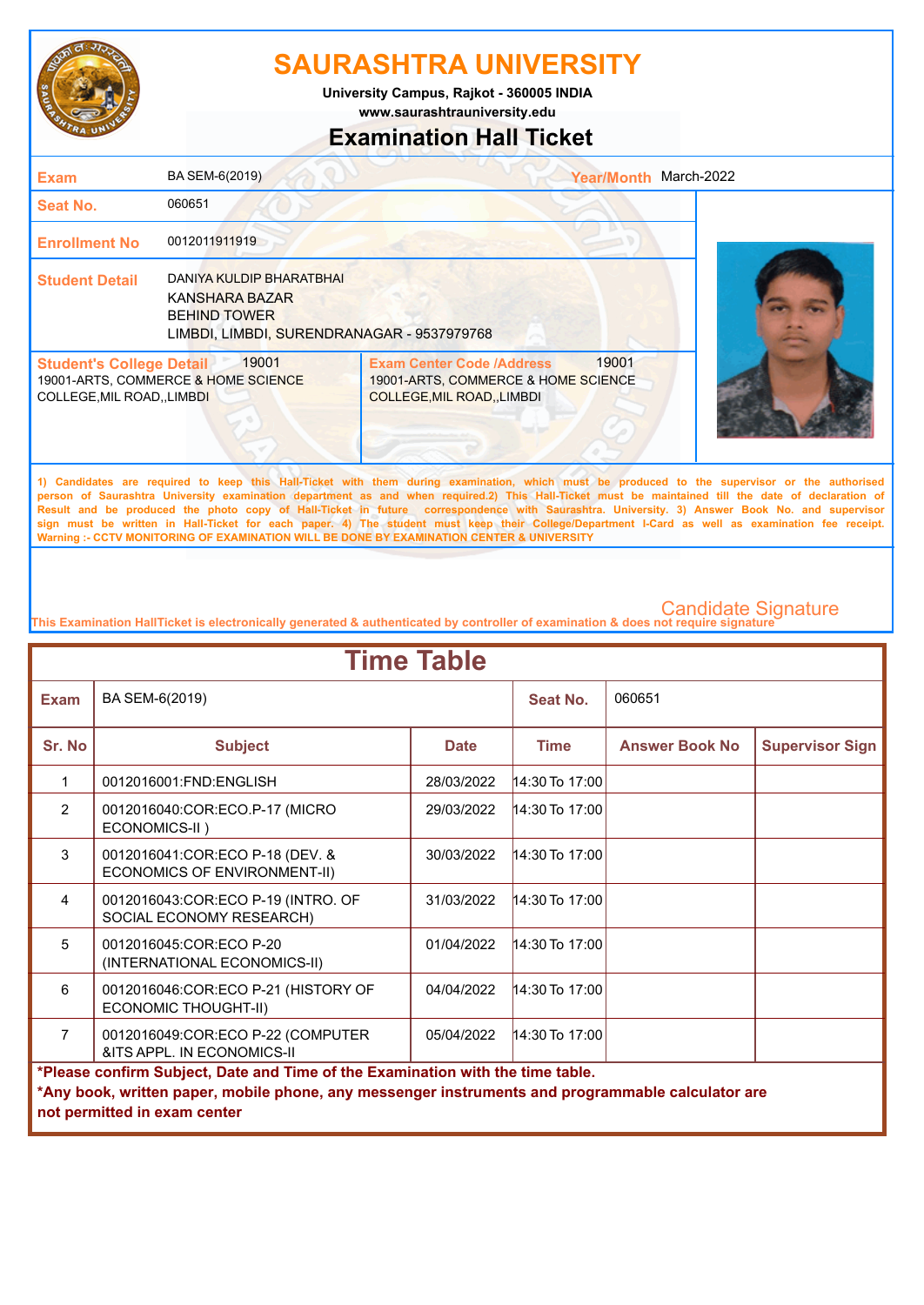

**www.saurashtrauniversity.edu University Campus, Rajkot - 360005 INDIA**

## **Examination Hall Ticket**

| <b>Exam</b>                                                    | BA SEM-6(2019)                                                             |                                                                                                                                             | <b>Year/Month</b> | March-2022 |
|----------------------------------------------------------------|----------------------------------------------------------------------------|---------------------------------------------------------------------------------------------------------------------------------------------|-------------------|------------|
| <b>Seat No.</b>                                                | 060652                                                                     |                                                                                                                                             |                   |            |
| <b>Enrollment No</b>                                           | 0012011911956                                                              |                                                                                                                                             |                   |            |
| <b>Student Detail</b>                                          | LIMBADIYA RAHULKUMAR BABUBHAI<br>ZOBALA, CHUDA, SURENDRANAGAR - 7567270805 |                                                                                                                                             |                   |            |
| <b>Student's College Detail</b><br>COLLEGE, MIL ROAD, , LIMBDI | 19001<br>19001-ARTS, COMMERCE & HOME SCIENCE                               | <b>Exam Center Code /Address</b><br>19001-ARTS, COMMERCE & HOME SCIENCE<br><b>COLLEGE, MIL ROAD, LIMBDI</b>                                 | 19001             |            |
|                                                                |                                                                            | 1) Candidates are required to keep this Hall-Ticket with them during examination which must be produced to the supervisor or the authorised |                   |            |

**1) Candidates are required to keep this Hall-Ticket with them during examination, which must be produced to the supervisor or the authorised person of Saurashtra University examination department as and when required.2) This Hall-Ticket must be maintained till the date of declaration of Result and be produced the photo copy of Hall-Ticket in future correspondence with Saurashtra. University. 3) Answer Book No. and supervisor sign must be written in Hall-Ticket for each paper. 4) The student must keep their College/Department I-Card as well as examination fee receipt. Warning :- CCTV MONITORING OF EXAMINATION WILL BE DONE BY EXAMINATION CENTER & UNIVERSITY**

| <b>Time Table</b>                                                              |                                                                                                                                   |             |                  |                       |                        |  |
|--------------------------------------------------------------------------------|-----------------------------------------------------------------------------------------------------------------------------------|-------------|------------------|-----------------------|------------------------|--|
| <b>Exam</b>                                                                    | BA SEM-6(2019)                                                                                                                    |             | Seat No.         | 060652                |                        |  |
| Sr. No                                                                         | <b>Subject</b>                                                                                                                    | <b>Date</b> | <b>Time</b>      | <b>Answer Book No</b> | <b>Supervisor Sign</b> |  |
| $\mathbf 1$                                                                    | 0012016001:FND:ENGLISH                                                                                                            | 28/03/2022  | 14:30 To 17:00   |                       |                        |  |
| $\overline{2}$                                                                 | 0012016040:COR:ECO.P-17 (MICRO<br>ECONOMICS-II)                                                                                   | 29/03/2022  | $14:30$ To 17:00 |                       |                        |  |
| 3                                                                              | 0012016041:COR:ECO P-18 (DEV. &<br>ECONOMICS OF ENVIRONMENT-II)                                                                   | 30/03/2022  | $14:30$ To 17:00 |                       |                        |  |
| $\overline{4}$                                                                 | 0012016043:COR:ECO P-19 (INTRO. OF<br>SOCIAL ECONOMY RESEARCH)                                                                    | 31/03/2022  | $14:30$ To 17:00 |                       |                        |  |
| 5                                                                              | 0012016045:COR:ECO P-20<br>(INTERNATIONAL ECONOMICS-II)                                                                           | 01/04/2022  | $14:30$ To 17:00 |                       |                        |  |
| 6                                                                              | 0012016046:COR:ECO P-21 (HISTORY OF<br><b>ECONOMIC THOUGHT-II)</b>                                                                | 04/04/2022  | $14:30$ To 17:00 |                       |                        |  |
| $\overline{7}$                                                                 | 0012016049:COR:ECO P-22 (COMPUTER<br>&ITS APPL. IN ECONOMICS-II                                                                   | 05/04/2022  | $14:30$ To 17:00 |                       |                        |  |
| *Please confirm Subject, Date and Time of the Examination with the time table. |                                                                                                                                   |             |                  |                       |                        |  |
|                                                                                | *Any book, written paper, mobile phone, any messenger instruments and programmable calculator are<br>not permitted in exam center |             |                  |                       |                        |  |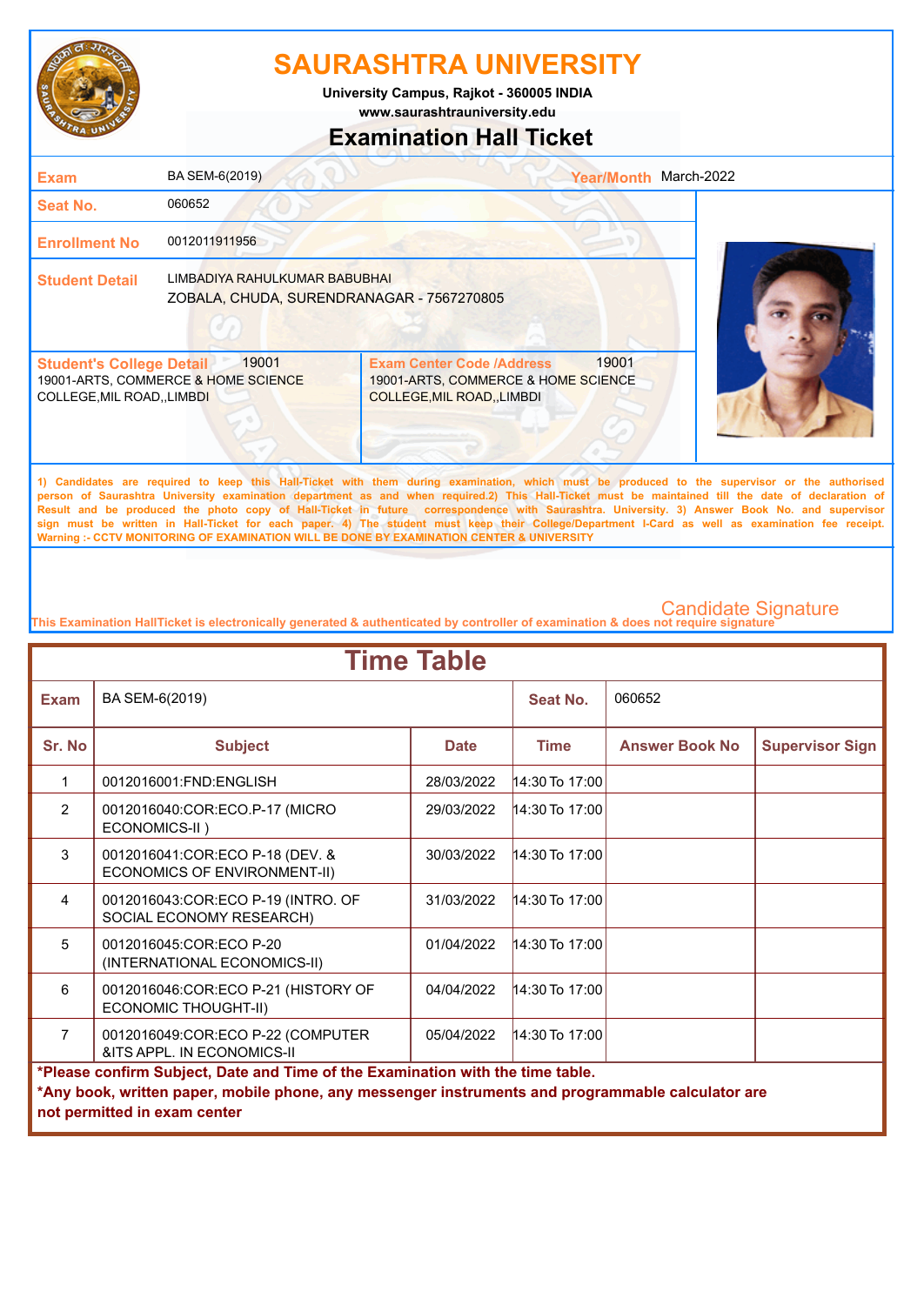

**www.saurashtrauniversity.edu University Campus, Rajkot - 360005 INDIA**

## **Examination Hall Ticket**

| <b>Exam</b>                                                          | BA SEM-6(2019)                                                                |                                                                                                                                             | <b>Year/Month</b> | March-2022 |
|----------------------------------------------------------------------|-------------------------------------------------------------------------------|---------------------------------------------------------------------------------------------------------------------------------------------|-------------------|------------|
| Seat No.                                                             | 060653                                                                        |                                                                                                                                             |                   |            |
| <b>Enrollment No</b>                                                 | 0012011911898                                                                 |                                                                                                                                             |                   |            |
| <b>Student Detail</b>                                                | BAGODARIYA RIDDHIBEN JORUBHAI<br>JANSHALI, LIMBDI, SURENDRANAGAR - 8160036664 |                                                                                                                                             |                   |            |
| <b>Student's College Detail</b><br><b>COLLEGE, MIL ROAD,, LIMBDI</b> | 19001<br>19001-ARTS, COMMERCE & HOME SCIENCE                                  | <b>Exam Center Code /Address</b><br>19001-ARTS, COMMERCE & HOME SCIENCE<br><b>COLLEGE, MIL ROAD, LIMBDI</b>                                 | 19001             |            |
|                                                                      |                                                                               | 4) Condidates are required to keep this Uall Ticket with them during examination which must be produced to the europeiner or the outborized |                   |            |

**1) Candidates are required to keep this Hall-Ticket with them during examination, which must be produced to the supervisor or the authorised person of Saurashtra University examination department as and when required.2) This Hall-Ticket must be maintained till the date of declaration of Result and be produced the photo copy of Hall-Ticket in future correspondence with Saurashtra. University. 3) Answer Book No. and supervisor sign must be written in Hall-Ticket for each paper. 4) The student must keep their College/Department I-Card as well as examination fee receipt. Warning :- CCTV MONITORING OF EXAMINATION WILL BE DONE BY EXAMINATION CENTER & UNIVERSITY**

| <b>Time Table</b>                                                              |                                                                                                                                   |             |                  |                       |                        |  |
|--------------------------------------------------------------------------------|-----------------------------------------------------------------------------------------------------------------------------------|-------------|------------------|-----------------------|------------------------|--|
| <b>Exam</b>                                                                    | BA SEM-6(2019)                                                                                                                    |             | Seat No.         | 060653                |                        |  |
| Sr. No                                                                         | <b>Subject</b>                                                                                                                    | <b>Date</b> | <b>Time</b>      | <b>Answer Book No</b> | <b>Supervisor Sign</b> |  |
| $\mathbf 1$                                                                    | 0012016001:FND:ENGLISH                                                                                                            | 28/03/2022  | $14:30$ To 17:00 |                       |                        |  |
| $\overline{2}$                                                                 | 0012016040:COR:ECO.P-17 (MICRO<br>ECONOMICS-II)                                                                                   | 29/03/2022  | $14:30$ To 17:00 |                       |                        |  |
| 3                                                                              | 0012016041:COR:ECO P-18 (DEV. &<br>ECONOMICS OF ENVIRONMENT-II)                                                                   | 30/03/2022  | 14:30 To 17:00   |                       |                        |  |
| $\overline{4}$                                                                 | 0012016043:COR:ECO P-19 (INTRO. OF<br>SOCIAL ECONOMY RESEARCH)                                                                    | 31/03/2022  | $14:30$ To 17:00 |                       |                        |  |
| 5                                                                              | 0012016045:COR:ECO P-20<br>(INTERNATIONAL ECONOMICS-II)                                                                           | 01/04/2022  | $14:30$ To 17:00 |                       |                        |  |
| 6                                                                              | 0012016046:COR:ECO P-21 (HISTORY OF<br><b>ECONOMIC THOUGHT-II)</b>                                                                | 04/04/2022  | $14:30$ To 17:00 |                       |                        |  |
| $\overline{7}$                                                                 | 0012016049:COR:ECO P-22 (COMPUTER<br>&ITS APPL. IN ECONOMICS-II                                                                   | 05/04/2022  | $14:30$ To 17:00 |                       |                        |  |
| *Please confirm Subject, Date and Time of the Examination with the time table. |                                                                                                                                   |             |                  |                       |                        |  |
|                                                                                | *Any book, written paper, mobile phone, any messenger instruments and programmable calculator are<br>not permitted in exam center |             |                  |                       |                        |  |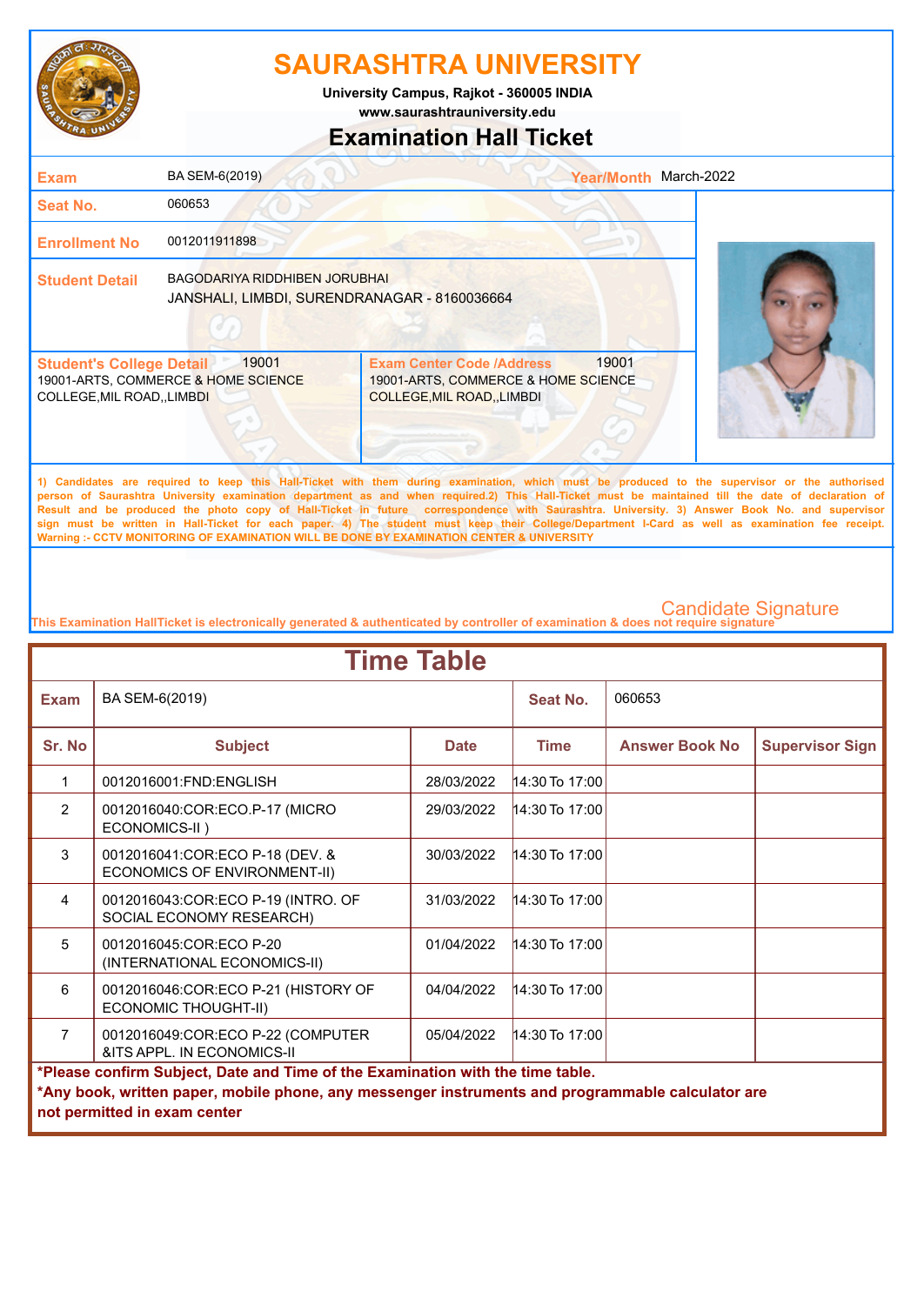

**www.saurashtrauniversity.edu University Campus, Rajkot - 360005 INDIA**

## **Examination Hall Ticket**

| <b>Exam</b>                                                    | BA SEM-6(2019)                                                                |                                                                                                                                             | March-2022<br><b>Year/Month</b> |  |
|----------------------------------------------------------------|-------------------------------------------------------------------------------|---------------------------------------------------------------------------------------------------------------------------------------------|---------------------------------|--|
| Seat No.                                                       | 060654                                                                        |                                                                                                                                             |                                 |  |
| <b>Enrollment No</b>                                           | 0012011912043                                                                 |                                                                                                                                             |                                 |  |
| <b>Student Detail</b>                                          | SOLANKI SIMABEN GHANSHYAMBHAI<br>JANSHALI, LIMBDI, SURENDRANAGAR - 9725697051 |                                                                                                                                             |                                 |  |
| <b>Student's College Detail</b><br>COLLEGE, MIL ROAD, , LIMBDI | 19001<br>19001-ARTS, COMMERCE & HOME SCIENCE                                  | <b>Exam Center Code /Address</b><br>19001-ARTS, COMMERCE & HOME SCIENCE<br>COLLEGE, MIL ROAD, , LIMBDI                                      | 19001                           |  |
|                                                                |                                                                               | 1) Candidates are required to keep this Hall Ticket with them during examination which must be produced to the supervisor or the authorized |                                 |  |

**1) Candidates are required to keep this Hall-Ticket with them during examination, which must be produced to the supervisor or the authorised person of Saurashtra University examination department as and when required.2) This Hall-Ticket must be maintained till the date of declaration of Result and be produced the photo copy of Hall-Ticket in future correspondence with Saurashtra. University. 3) Answer Book No. and supervisor sign must be written in Hall-Ticket for each paper. 4) The student must keep their College/Department I-Card as well as examination fee receipt. Warning :- CCTV MONITORING OF EXAMINATION WILL BE DONE BY EXAMINATION CENTER & UNIVERSITY**

| <b>Time Table</b>                                                              |                                                                                                                                   |             |                  |                       |                        |  |
|--------------------------------------------------------------------------------|-----------------------------------------------------------------------------------------------------------------------------------|-------------|------------------|-----------------------|------------------------|--|
| <b>Exam</b>                                                                    | BA SEM-6(2019)                                                                                                                    |             | Seat No.         | 060654                |                        |  |
| Sr. No                                                                         | <b>Subject</b>                                                                                                                    | <b>Date</b> | <b>Time</b>      | <b>Answer Book No</b> | <b>Supervisor Sign</b> |  |
| $\mathbf{1}$                                                                   | 0012016001:FND:ENGLISH                                                                                                            | 28/03/2022  | $14:30$ To 17:00 |                       |                        |  |
| $\overline{2}$                                                                 | 0012016040:COR:ECO.P-17 (MICRO<br>ECONOMICS-II)                                                                                   | 29/03/2022  | $14:30$ To 17:00 |                       |                        |  |
| 3                                                                              | 0012016041:COR:ECO P-18 (DEV. &<br>ECONOMICS OF ENVIRONMENT-II)                                                                   | 30/03/2022  | $14:30$ To 17:00 |                       |                        |  |
| 4                                                                              | 0012016043:COR:ECO P-19 (INTRO. OF<br>SOCIAL ECONOMY RESEARCH)                                                                    | 31/03/2022  | $14:30$ To 17:00 |                       |                        |  |
| 5                                                                              | 0012016045:COR:ECO P-20<br>(INTERNATIONAL ECONOMICS-II)                                                                           | 01/04/2022  | $14:30$ To 17:00 |                       |                        |  |
| 6                                                                              | 0012016046:COR:ECO P-21 (HISTORY OF<br><b>ECONOMIC THOUGHT-II)</b>                                                                | 04/04/2022  | $14:30$ To 17:00 |                       |                        |  |
| $\overline{7}$                                                                 | 0012016049:COR:ECO P-22 (COMPUTER<br>&ITS APPL. IN ECONOMICS-II                                                                   | 05/04/2022  | $14:30$ To 17:00 |                       |                        |  |
| *Please confirm Subject, Date and Time of the Examination with the time table. |                                                                                                                                   |             |                  |                       |                        |  |
|                                                                                | *Any book, written paper, mobile phone, any messenger instruments and programmable calculator are<br>not permitted in exam center |             |                  |                       |                        |  |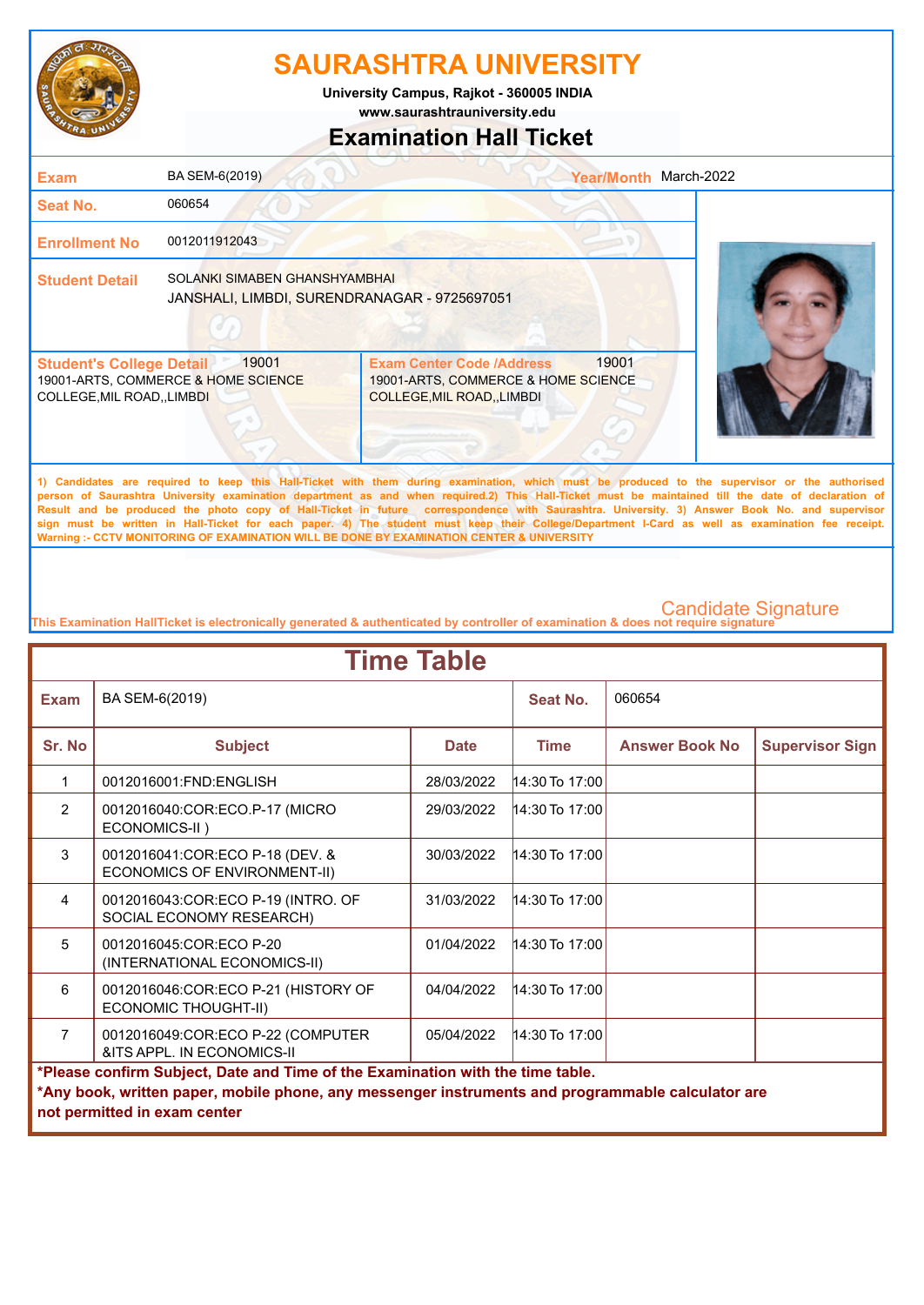

**www.saurashtrauniversity.edu University Campus, Rajkot - 360005 INDIA**

## **Examination Hall Ticket**

| <b>Exam</b>                                                    | BA SEM-6(2019)                                                          |                                                                                                       | March-2022<br><b>Year/Month</b> |
|----------------------------------------------------------------|-------------------------------------------------------------------------|-------------------------------------------------------------------------------------------------------|---------------------------------|
| <b>Seat No.</b>                                                | 060655                                                                  |                                                                                                       |                                 |
| <b>Enrollment No</b>                                           | 0012011912036                                                           |                                                                                                       |                                 |
| <b>Student Detail</b>                                          | SOLANKI HARPAL MANSUKHBHAI<br>RASKA, LIMBDI, SURENDRANAGAR - 7046274695 |                                                                                                       |                                 |
| <b>Student's College Detail</b><br>COLLEGE, MIL ROAD, , LIMBDI | 19001<br>19001-ARTS, COMMERCE & HOME SCIENCE                            | <b>Exam Center Code /Address</b><br>19001-ARTS, COMMERCE & HOME SCIENCE<br>COLLEGE, MIL ROAD,, LIMBDI | 19001                           |

**1) Candidates are required to keep this Hall-Ticket with them during examination, which must be produced to the supervisor or the authorised person of Saurashtra University examination department as and when required.2) This Hall-Ticket must be maintained till the date of declaration of Result and be produced the photo copy of Hall-Ticket in future correspondence with Saurashtra. University. 3) Answer Book No. and supervisor sign must be written in Hall-Ticket for each paper. 4) The student must keep their College/Department I-Card as well as examination fee receipt. Warning :- CCTV MONITORING OF EXAMINATION WILL BE DONE BY EXAMINATION CENTER & UNIVERSITY**

| <b>Time Table</b>                                                                                                                                                                                                   |                                                                          |             |                  |                       |                        |  |
|---------------------------------------------------------------------------------------------------------------------------------------------------------------------------------------------------------------------|--------------------------------------------------------------------------|-------------|------------------|-----------------------|------------------------|--|
| <b>Exam</b>                                                                                                                                                                                                         | BA SEM-6(2019)                                                           |             | Seat No.         | 060655                |                        |  |
| Sr. No                                                                                                                                                                                                              | <b>Subject</b>                                                           | <b>Date</b> | <b>Time</b>      | <b>Answer Book No</b> | <b>Supervisor Sign</b> |  |
| 1                                                                                                                                                                                                                   | 0012016001:FND:ENGLISH                                                   | 28/03/2022  | 14:30 To 17:00   |                       |                        |  |
| $\overline{2}$                                                                                                                                                                                                      | 0012016010:COR:GUJ P-17 (ARVACHIN<br><b>GUJARATI SAHITYO ITIHAS-2)</b>   | 29/03/2022  | $14:30$ To 17:00 |                       |                        |  |
| 3                                                                                                                                                                                                                   | 0012016011: COR: GUJ P-18 (GUJARATI<br><b>BHASHA ITIHAS ANE SWARUP-2</b> | 30/03/2022  | $14:30$ To 17:00 |                       |                        |  |
| 4                                                                                                                                                                                                                   | 0012016012:COR:GUJ P-19 (SAHITYA NA<br>SIDDHANTO-2)                      | 31/03/2022  | $14:30$ To 17:00 |                       |                        |  |
| 5                                                                                                                                                                                                                   | 0012016013:COR:GUJ P-20 (ARVACHIN<br>SAHITYA SWARUP LAGHUNAVAL           | 01/04/2022  | $14:30$ To 17:00 |                       |                        |  |
| 6                                                                                                                                                                                                                   | 0012016014:COR:GUJ P-21 (PRASHISHT<br><b>GADH KRUTI:SOMTHIRTH)</b>       | 04/04/2022  | $14:30$ To 17:00 |                       |                        |  |
| $\overline{7}$                                                                                                                                                                                                      | 0012016016:COR:GUJ P-22<br>(APATHIT: KAVYANO<br>ASVAD, GADHKHANDU)       | 05/04/2022  | $14:30$ To 17:00 |                       |                        |  |
| *Please confirm Subject, Date and Time of the Examination with the time table.<br>*Any book, written paper, mobile phone, any messenger instruments and programmable calculator are<br>not permitted in exam center |                                                                          |             |                  |                       |                        |  |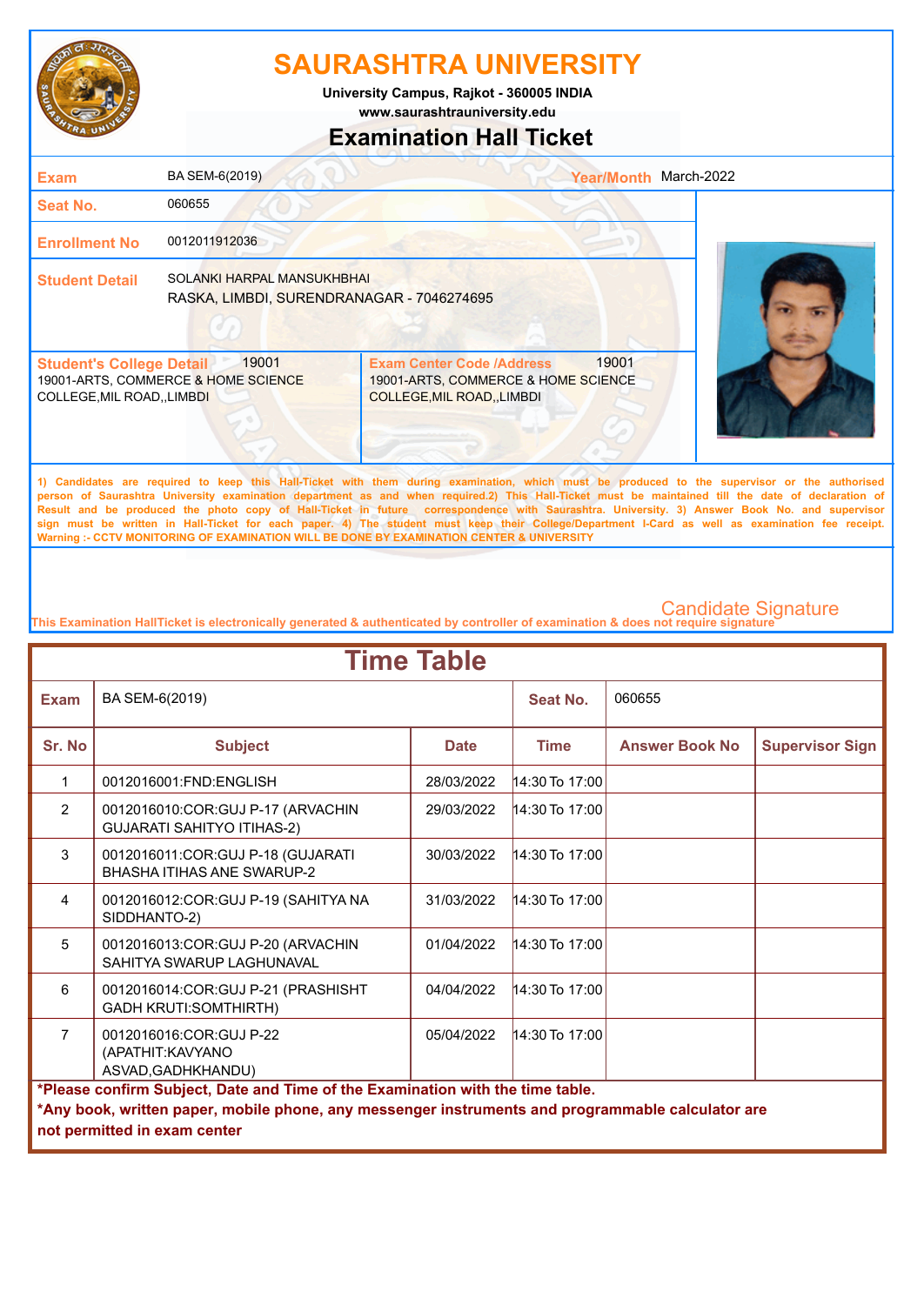

**www.saurashtrauniversity.edu University Campus, Rajkot - 360005 INDIA**

## **Examination Hall Ticket**

| <b>Exam</b>                                                    | BA SEM-6(2019)                                                                   |                                                                                                             | <b>Year/Month</b> | March-2022                                                                                                                                   |
|----------------------------------------------------------------|----------------------------------------------------------------------------------|-------------------------------------------------------------------------------------------------------------|-------------------|----------------------------------------------------------------------------------------------------------------------------------------------|
| <b>Seat No.</b>                                                | 060656                                                                           |                                                                                                             |                   |                                                                                                                                              |
| <b>Enrollment No</b>                                           | 0012011911981                                                                    |                                                                                                             |                   |                                                                                                                                              |
| <b>Student Detail</b>                                          | METALIYA MAYURBHAI JERAMBHAI<br>NANA TIMABLA, LIMBDI, SURENDRANAGAR - 7621924610 |                                                                                                             |                   |                                                                                                                                              |
| <b>Student's College Detail</b><br>COLLEGE, MIL ROAD, , LIMBDI | 19001<br>19001-ARTS, COMMERCE & HOME SCIENCE                                     | <b>Exam Center Code /Address</b><br>19001-ARTS, COMMERCE & HOME SCIENCE<br><b>COLLEGE, MIL ROAD, LIMBDI</b> | 19001             |                                                                                                                                              |
|                                                                |                                                                                  |                                                                                                             |                   | 1) Candidates are required to keep this Hall-Ticket with them during examination, which must be produced to the supervisor or the authorised |

**person of Saurashtra University examination department as and when required.2) This Hall-Ticket must be maintained till the date of declaration of Result and be produced the photo copy of Hall-Ticket in future correspondence with Saurashtra. University. 3) Answer Book No. and supervisor sign must be written in Hall-Ticket for each paper. 4) The student must keep their College/Department I-Card as well as examination fee receipt. Warning :- CCTV MONITORING OF EXAMINATION WILL BE DONE BY EXAMINATION CENTER & UNIVERSITY**

| <b>Time Table</b> |                                                                                                                                                                                                                     |             |                  |                       |                        |  |
|-------------------|---------------------------------------------------------------------------------------------------------------------------------------------------------------------------------------------------------------------|-------------|------------------|-----------------------|------------------------|--|
| <b>Exam</b>       | BA SEM-6(2019)                                                                                                                                                                                                      |             | Seat No.         | 060656                |                        |  |
| Sr. No            | <b>Subject</b>                                                                                                                                                                                                      | <b>Date</b> | <b>Time</b>      | <b>Answer Book No</b> | <b>Supervisor Sign</b> |  |
| 1                 | 0012016001:FND:ENGLISH                                                                                                                                                                                              | 28/03/2022  | $14:30$ To 17:00 |                       |                        |  |
| $\overline{2}$    | 0012016010:COR:GUJ P-17 (ARVACHIN<br><b>GUJARATI SAHITYO ITIHAS-2)</b>                                                                                                                                              | 29/03/2022  | $14:30$ To 17:00 |                       |                        |  |
| 3                 | 0012016011:COR:GUJ P-18 (GUJARATI<br><b>BHASHA ITIHAS ANF SWARUP-2</b>                                                                                                                                              | 30/03/2022  | $14:30$ To 17:00 |                       |                        |  |
| $\overline{4}$    | 0012016012:COR:GUJ P-19 (SAHITYA NA<br>SIDDHANTO-2)                                                                                                                                                                 | 31/03/2022  | 14:30 To 17:00   |                       |                        |  |
| 5                 | 0012016013:COR:GUJ P-20 (ARVACHIN<br>SAHITYA SWARUP LAGHUNAVAL                                                                                                                                                      | 01/04/2022  | $14:30$ To 17:00 |                       |                        |  |
| 6                 | 0012016014: COR: GUJ P-21 (PRASHISHT<br><b>GADH KRUTI:SOMTHIRTH)</b>                                                                                                                                                | 04/04/2022  | $14:30$ To 17:00 |                       |                        |  |
| $\overline{7}$    | 0012016016:COR:GUJ P-22<br>(APATHIT: KAVYANO<br>ASVAD, GADHKHANDU)                                                                                                                                                  | 05/04/2022  | $14:30$ To 17:00 |                       |                        |  |
|                   | *Please confirm Subject, Date and Time of the Examination with the time table.<br>*Any book, written paper, mobile phone, any messenger instruments and programmable calculator are<br>not permitted in exam center |             |                  |                       |                        |  |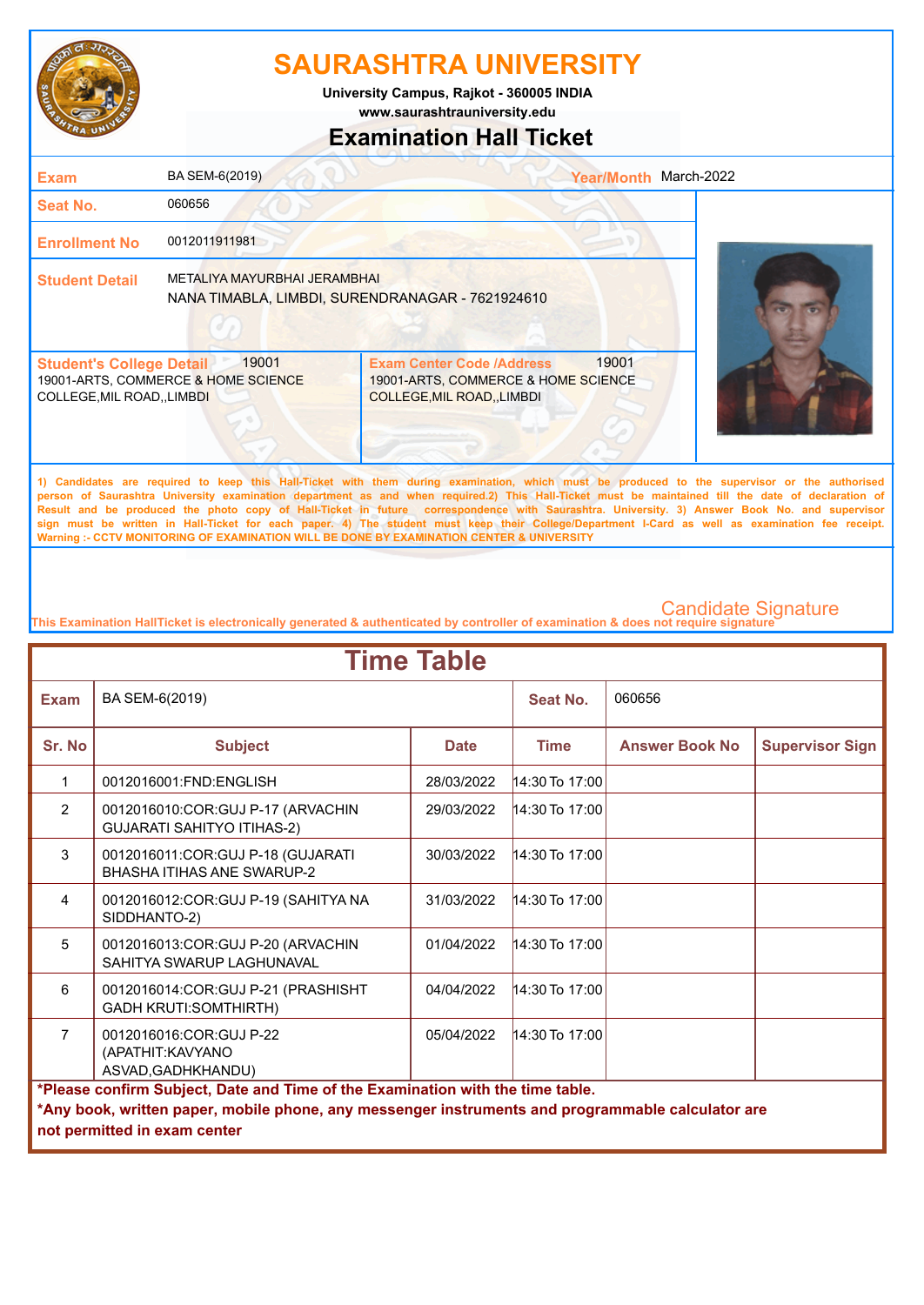

**www.saurashtrauniversity.edu University Campus, Rajkot - 360005 INDIA**

## **Examination Hall Ticket**

| <b>Exam</b>                                                         | BA SEM-6(2019)                                                                                                                 |                                                                                                             | Year/Month March-2022 |                                                                                                                                             |
|---------------------------------------------------------------------|--------------------------------------------------------------------------------------------------------------------------------|-------------------------------------------------------------------------------------------------------------|-----------------------|---------------------------------------------------------------------------------------------------------------------------------------------|
| <b>Seat No.</b>                                                     | 060657                                                                                                                         |                                                                                                             |                       |                                                                                                                                             |
| <b>Enrollment No</b>                                                | 0012011911920                                                                                                                  |                                                                                                             |                       |                                                                                                                                             |
| <b>Student Detail</b>                                               | DAVE MEET BIPINCHANDRA<br><b>SHIVASHISH SOCIETY</b><br><b>BEH: NEW BUS STAND</b><br>LIMBDI, LIMBDI, SURENDRANAGAR - 8264905616 |                                                                                                             |                       |                                                                                                                                             |
| <b>Student's College Detail</b><br><b>COLLEGE, MIL ROAD, LIMBDI</b> | 19001<br>19001-ARTS, COMMERCE & HOME SCIENCE                                                                                   | <b>Exam Center Code /Address</b><br>19001-ARTS, COMMERCE & HOME SCIENCE<br><b>COLLEGE, MIL ROAD, LIMBDI</b> | 19001                 |                                                                                                                                             |
|                                                                     |                                                                                                                                |                                                                                                             |                       | 1) Candidates are required to keep this Hall-Ticket with them during examination which must be produced to the supervisor or the authorised |

**1) Candidates are required to keep this Hall-Ticket with them during examination, which must be produced to the supervisor or the authorised person of Saurashtra University examination department as and when required.2) This Hall-Ticket must be maintained till the date of declaration of Result and be produced the photo copy of Hall-Ticket in future correspondence with Saurashtra. University. 3) Answer Book No. and supervisor sign must be written in Hall-Ticket for each paper. 4) The student must keep their College/Department I-Card as well as examination fee receipt. Warning :- CCTV MONITORING OF EXAMINATION WILL BE DONE BY EXAMINATION CENTER & UNIVERSITY**

| <b>Time Table</b>                                                                                                                                                                                                   |                                                                        |             |                  |                       |                        |  |
|---------------------------------------------------------------------------------------------------------------------------------------------------------------------------------------------------------------------|------------------------------------------------------------------------|-------------|------------------|-----------------------|------------------------|--|
| <b>Exam</b>                                                                                                                                                                                                         | BA SEM-6(2019)                                                         |             | Seat No.         | 060657                |                        |  |
| Sr. No                                                                                                                                                                                                              | <b>Subject</b>                                                         | <b>Date</b> | <b>Time</b>      | <b>Answer Book No</b> | <b>Supervisor Sign</b> |  |
| $\mathbf{1}$                                                                                                                                                                                                        | 0012016001:FND:ENGLISH                                                 | 28/03/2022  | $14:30$ To 17:00 |                       |                        |  |
| 2                                                                                                                                                                                                                   | 0012016010:COR:GUJ P-17 (ARVACHIN<br><b>GUJARATI SAHITYO ITIHAS-2)</b> | 29/03/2022  | $14:30$ To 17:00 |                       |                        |  |
| 3                                                                                                                                                                                                                   | 0012016011:COR:GUJ P-18 (GUJARATI<br><b>BHASHA ITIHAS ANF SWARUP-2</b> | 30/03/2022  | $14:30$ To 17:00 |                       |                        |  |
| $\overline{4}$                                                                                                                                                                                                      | 0012016012:COR:GUJ P-19 (SAHITYA NA<br>SIDDHANTO-2)                    | 31/03/2022  | 14:30 To 17:00   |                       |                        |  |
| 5                                                                                                                                                                                                                   | 0012016013:COR:GUJ P-20 (ARVACHIN<br>SAHITYA SWARUP I AGHUNAVAL        | 01/04/2022  | $14:30$ To 17:00 |                       |                        |  |
| 6                                                                                                                                                                                                                   | 0012016014: COR: GUJ P-21 (PRASHISHT<br><b>GADH KRUTI:SOMTHIRTH)</b>   | 04/04/2022  | $14:30$ To 17:00 |                       |                        |  |
| $\overline{7}$                                                                                                                                                                                                      | 0012016016:COR:GUJ P-22<br>(APATHIT:KAVYANO<br>ASVAD, GADHKHANDU)      | 05/04/2022  | $14:30$ To 17:00 |                       |                        |  |
| *Please confirm Subject, Date and Time of the Examination with the time table.<br>*Any book, written paper, mobile phone, any messenger instruments and programmable calculator are<br>not permitted in exam center |                                                                        |             |                  |                       |                        |  |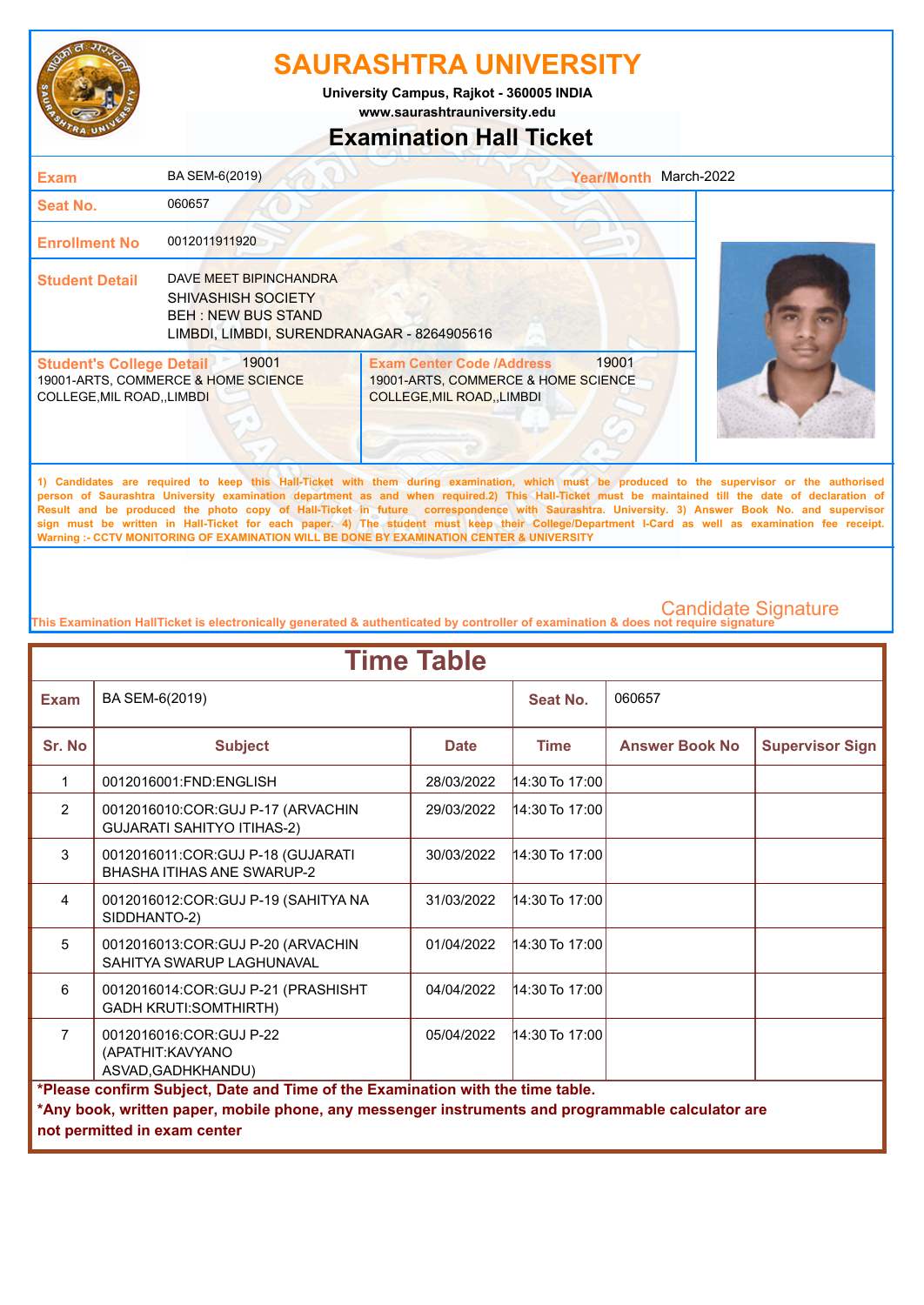

**www.saurashtrauniversity.edu University Campus, Rajkot - 360005 INDIA**

## **Examination Hall Ticket**

| <b>Exam</b>                                                    | BA SEM-6(2019)                                                               |                                                                                                                                              | <b>Year/Month</b> | March-2022 |
|----------------------------------------------------------------|------------------------------------------------------------------------------|----------------------------------------------------------------------------------------------------------------------------------------------|-------------------|------------|
| <b>Seat No.</b>                                                | 060658                                                                       |                                                                                                                                              |                   |            |
| <b>Enrollment No</b>                                           | 0012011911964                                                                |                                                                                                                                              |                   |            |
| <b>Student Detail</b>                                          | MAKWANA NARENDRABHAI CHANDUBHAI<br>RASKA, LIMBDI, SURENDRANAGAR - 9723978725 |                                                                                                                                              |                   |            |
| <b>Student's College Detail</b><br>COLLEGE, MIL ROAD, , LIMBDI | 19001<br>19001-ARTS, COMMERCE & HOME SCIENCE                                 | <b>Exam Center Code /Address</b><br>19001-ARTS, COMMERCE & HOME SCIENCE<br><b>COLLEGE, MIL ROAD, LIMBDI</b>                                  | 19001             |            |
|                                                                |                                                                              | 1) Candidates are required to keep this Hall-Ticket with them during examination, which must be produced to the supervisor or the authorised |                   |            |

**person of Saurashtra University examination department as and when required.2) This Hall-Ticket must be maintained till the date of declaration of Result and be produced the photo copy of Hall-Ticket in future correspondence with Saurashtra. University. 3) Answer Book No. and supervisor sign must be written in Hall-Ticket for each paper. 4) The student must keep their College/Department I-Card as well as examination fee receipt. Warning :- CCTV MONITORING OF EXAMINATION WILL BE DONE BY EXAMINATION CENTER & UNIVERSITY**

| <b>Time Table</b>                                                                                                                                                                                                   |                                                                                                      |             |                  |                       |                        |  |  |  |
|---------------------------------------------------------------------------------------------------------------------------------------------------------------------------------------------------------------------|------------------------------------------------------------------------------------------------------|-------------|------------------|-----------------------|------------------------|--|--|--|
| <b>Exam</b>                                                                                                                                                                                                         | BA SEM-6(2019)                                                                                       |             | Seat No.         | 060658                |                        |  |  |  |
| Sr. No                                                                                                                                                                                                              | <b>Subject</b>                                                                                       | <b>Date</b> | <b>Time</b>      | <b>Answer Book No</b> | <b>Supervisor Sign</b> |  |  |  |
| 1                                                                                                                                                                                                                   | 0012016001:FND:ENGLISH                                                                               | 28/03/2022  | $14:30$ To 17:00 |                       |                        |  |  |  |
| $\overline{2}$                                                                                                                                                                                                      | 0012016010:COR:GUJ P-17 (ARVACHIN<br><b>GUJARATI SAHITYO ITIHAS-2)</b>                               | 29/03/2022  | 14:30 To 17:00   |                       |                        |  |  |  |
| 3                                                                                                                                                                                                                   | 0012016011: COR: GUJ P-18 (GUJARATI<br><b>BHASHA ITIHAS ANE SWARUP-2</b>                             | 30/03/2022  | $14:30$ To 17:00 |                       |                        |  |  |  |
| 4                                                                                                                                                                                                                   | 0012016012:COR:GUJ P-19 (SAHITYA NA<br>SIDDHANTO-2)                                                  | 31/03/2022  | $14:30$ To 17:00 |                       |                        |  |  |  |
| 5                                                                                                                                                                                                                   | 0012016013:COR:GUJ P-20 (ARVACHIN<br>SAHITYA SWARUP LAGHUNAVAL                                       | 01/04/2022  | $14:30$ To 17:00 |                       |                        |  |  |  |
| 6                                                                                                                                                                                                                   | 0012016014:COR:GUJ P-21 (PRASHISHT<br><b>GADH KRUTI:SOMTHIRTH)</b>                                   | 04/04/2022  | $14:30$ To 17:00 |                       |                        |  |  |  |
| $\overline{7}$                                                                                                                                                                                                      | 0012016016:COR:GUJ P-22<br>05/04/2022<br>$14:30$ To 17:00<br>(APATHIT: KAVYANO<br>ASVAD, GADHKHANDU) |             |                  |                       |                        |  |  |  |
| *Please confirm Subject, Date and Time of the Examination with the time table.<br>*Any book, written paper, mobile phone, any messenger instruments and programmable calculator are<br>not permitted in exam center |                                                                                                      |             |                  |                       |                        |  |  |  |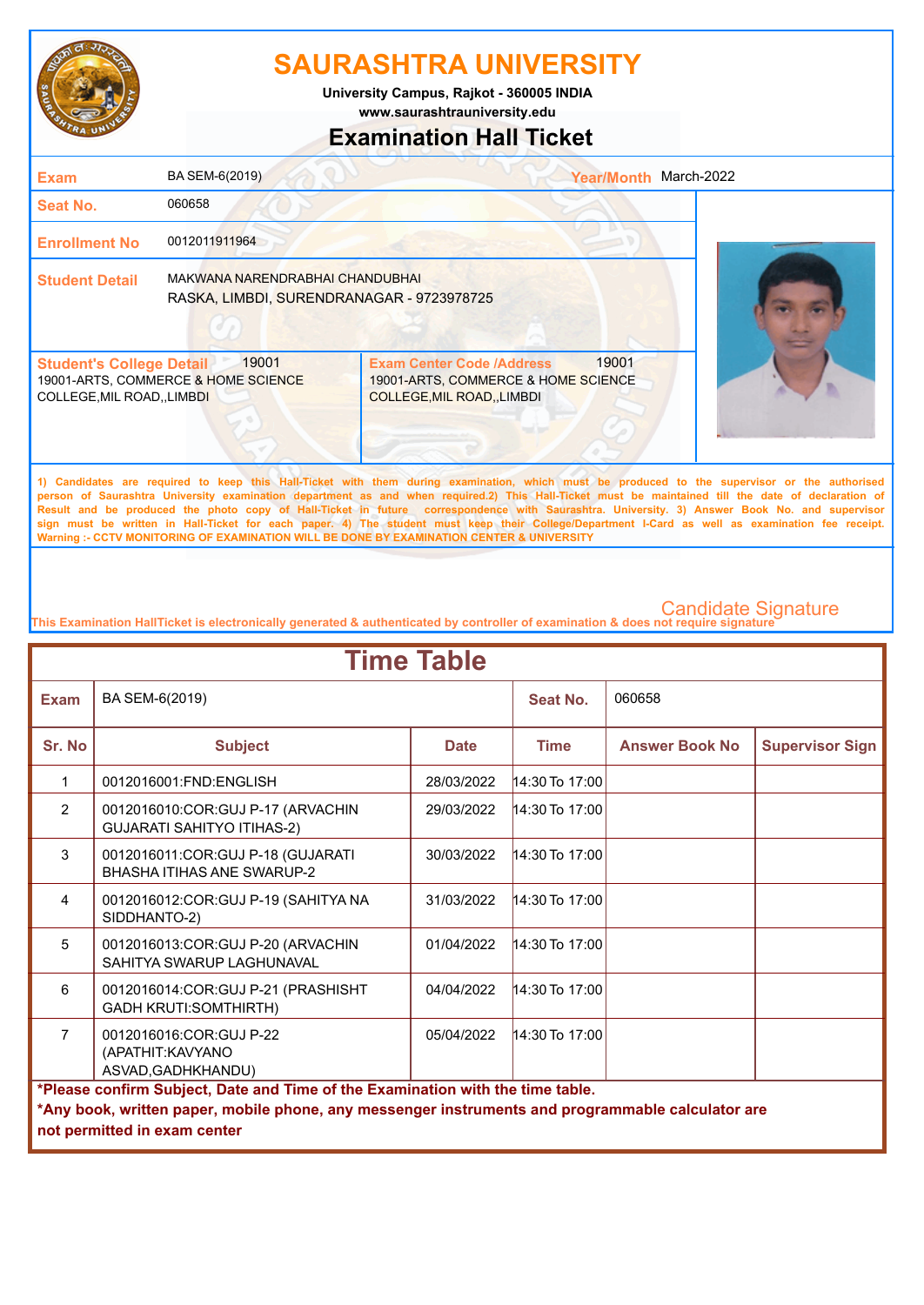

**www.saurashtrauniversity.edu University Campus, Rajkot - 360005 INDIA**

### **Examination Hall Ticket**

| <b>Exam</b>                                                    | BA SEM-6(2019)                               |                                                                                                        | <b>Year/Month</b> | March-2022 |
|----------------------------------------------------------------|----------------------------------------------|--------------------------------------------------------------------------------------------------------|-------------------|------------|
| Seat No.                                                       | 060659                                       |                                                                                                        |                   |            |
| <b>Enrollment No</b>                                           | 0012011912054                                |                                                                                                        |                   |            |
| <b>Student Detail</b>                                          | VADEKHANIYA NILESHBHAI RAMESHBHAI            | NANA TIMABALA, LIMBDI, SURENDRANAGAR - 7624016952                                                      |                   |            |
| <b>Student's College Detail</b><br>COLLEGE, MIL ROAD, , LIMBDI | 19001<br>19001-ARTS, COMMERCE & HOME SCIENCE | <b>Exam Center Code /Address</b><br>19001-ARTS, COMMERCE & HOME SCIENCE<br>COLLEGE, MIL ROAD, , LIMBDI | 19001             |            |
|                                                                |                                              |                                                                                                        |                   |            |

**1) Candidates are required to keep this Hall-Ticket with them during examination, which must be produced to the supervisor or the authorised person of Saurashtra University examination department as and when required.2) This Hall-Ticket must be maintained till the date of declaration of Result and be produced the photo copy of Hall-Ticket in future correspondence with Saurashtra. University. 3) Answer Book No. and supervisor sign must be written in Hall-Ticket for each paper. 4) The student must keep their College/Department I-Card as well as examination fee receipt. Warning :- CCTV MONITORING OF EXAMINATION WILL BE DONE BY EXAMINATION CENTER & UNIVERSITY**

| <b>Time Table</b>                                                                                                                                                                                                   |                                                                                                      |             |                  |                       |                        |  |  |  |
|---------------------------------------------------------------------------------------------------------------------------------------------------------------------------------------------------------------------|------------------------------------------------------------------------------------------------------|-------------|------------------|-----------------------|------------------------|--|--|--|
| <b>Exam</b>                                                                                                                                                                                                         | BA SEM-6(2019)                                                                                       |             | Seat No.         | 060659                |                        |  |  |  |
| Sr. No                                                                                                                                                                                                              | <b>Subject</b>                                                                                       | <b>Date</b> | <b>Time</b>      | <b>Answer Book No</b> | <b>Supervisor Sign</b> |  |  |  |
| 1                                                                                                                                                                                                                   | 0012016001:FND:ENGLISH                                                                               | 28/03/2022  | $14:30$ To 17:00 |                       |                        |  |  |  |
| $\overline{2}$                                                                                                                                                                                                      | 0012016010:COR:GUJ P-17 (ARVACHIN<br><b>GUJARATI SAHITYO ITIHAS-2)</b>                               | 29/03/2022  | 14:30 To 17:00   |                       |                        |  |  |  |
| 3                                                                                                                                                                                                                   | 0012016011:COR:GUJ P-18 (GUJARATI<br><b>BHASHA ITIHAS ANF SWARUP-2</b>                               | 30/03/2022  | $14:30$ To 17:00 |                       |                        |  |  |  |
| 4                                                                                                                                                                                                                   | 0012016012:COR:GUJ P-19 (SAHITYA NA<br>SIDDHANTO-2)                                                  | 31/03/2022  | $14:30$ To 17:00 |                       |                        |  |  |  |
| 5                                                                                                                                                                                                                   | 0012016013:COR:GUJ P-20 (ARVACHIN<br>SAHITYA SWARUP LAGHUNAVAL                                       | 01/04/2022  | 14:30 To 17:00   |                       |                        |  |  |  |
| 6                                                                                                                                                                                                                   | 0012016014: COR: GUJ P-21 (PRASHISHT<br><b>GADH KRUTI:SOMTHIRTH)</b>                                 | 04/04/2022  | $14:30$ To 17:00 |                       |                        |  |  |  |
| $\overline{7}$                                                                                                                                                                                                      | 0012016016:COR:GUJ P-22<br>05/04/2022<br>$14:30$ To 17:00<br>(APATHIT: KAVYANO<br>ASVAD, GADHKHANDU) |             |                  |                       |                        |  |  |  |
| *Please confirm Subject, Date and Time of the Examination with the time table.<br>*Any book, written paper, mobile phone, any messenger instruments and programmable calculator are<br>not permitted in exam center |                                                                                                      |             |                  |                       |                        |  |  |  |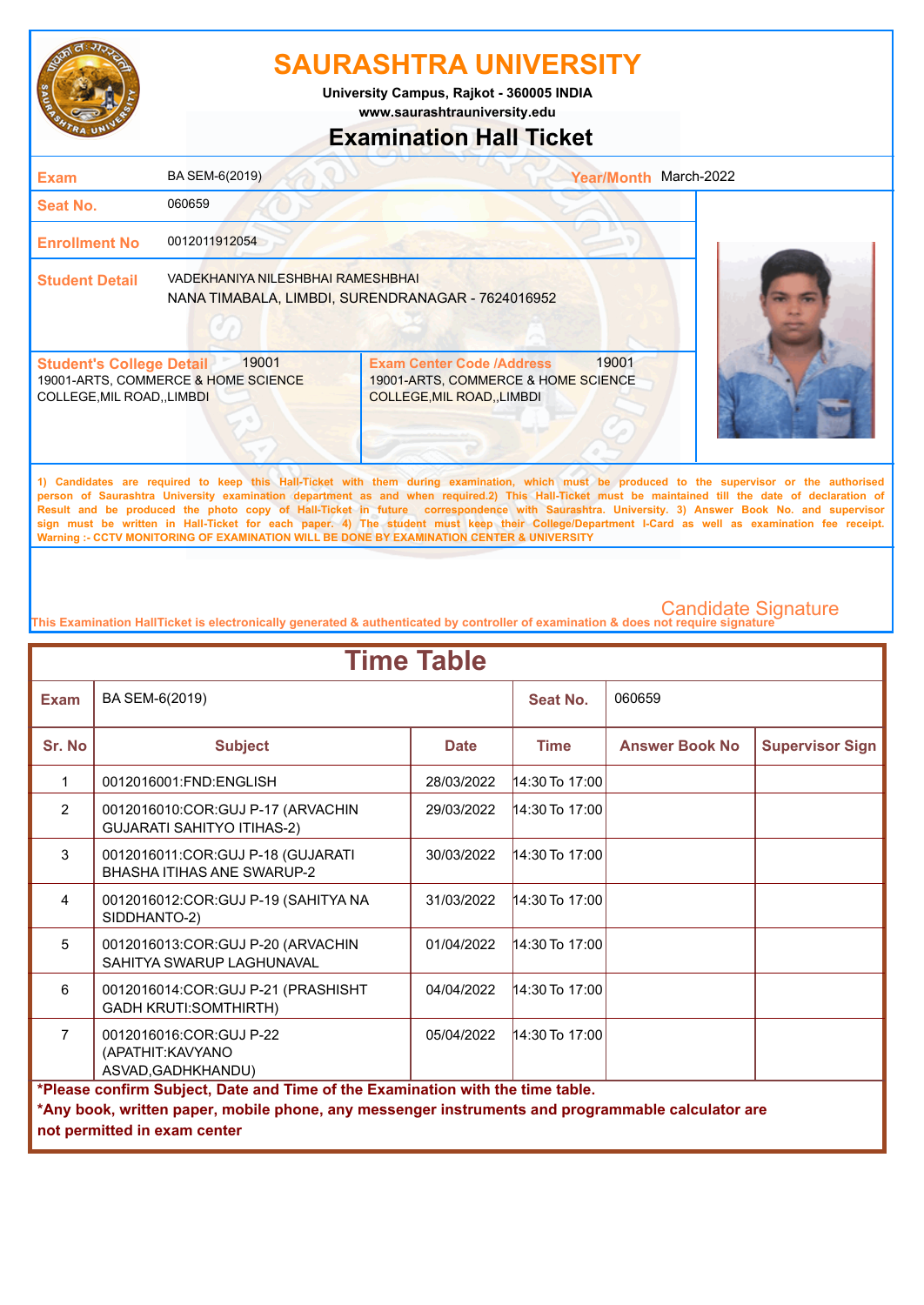

**www.saurashtrauniversity.edu University Campus, Rajkot - 360005 INDIA**

### **Examination Hall Ticket**

| <b>Exam</b>                                                    | BA SEM-6(2019)                                                                       |                                                                                                             | <b>Year/Month</b> | March-2022                                                                                                                                  |
|----------------------------------------------------------------|--------------------------------------------------------------------------------------|-------------------------------------------------------------------------------------------------------------|-------------------|---------------------------------------------------------------------------------------------------------------------------------------------|
| <b>Seat No.</b>                                                | 060660                                                                               |                                                                                                             |                   |                                                                                                                                             |
| <b>Enrollment No</b>                                           | 0012011911985                                                                        |                                                                                                             |                   |                                                                                                                                             |
| <b>Student Detail</b>                                          | METALIYA RAGHUVIRBHAI MAHESHBHAI<br>NANA TIMBALA, LIMBDI, SURENDRANAGAR - 9016598070 |                                                                                                             |                   |                                                                                                                                             |
| <b>Student's College Detail</b><br>COLLEGE, MIL ROAD, , LIMBDI | 19001<br>19001-ARTS, COMMERCE & HOME SCIENCE                                         | <b>Exam Center Code /Address</b><br>19001-ARTS, COMMERCE & HOME SCIENCE<br><b>COLLEGE, MIL ROAD, LIMBDI</b> | 19001             |                                                                                                                                             |
|                                                                |                                                                                      |                                                                                                             |                   | 1) Candidates are required to keep this Hall-Ticket with them during examination which must be produced to the supervisor or the authorised |

**1) Candidates are required to keep this Hall-Ticket with them during examination, which must be produced to the supervisor or the authorised person of Saurashtra University examination department as and when required.2) This Hall-Ticket must be maintained till the date of declaration of Result and be produced the photo copy of Hall-Ticket in future correspondence with Saurashtra. University. 3) Answer Book No. and supervisor sign must be written in Hall-Ticket for each paper. 4) The student must keep their College/Department I-Card as well as examination fee receipt. Warning :- CCTV MONITORING OF EXAMINATION WILL BE DONE BY EXAMINATION CENTER & UNIVERSITY**

| <b>Time Table</b>                                                                                                                                                                                                   |                                                                        |             |                  |                       |                        |  |
|---------------------------------------------------------------------------------------------------------------------------------------------------------------------------------------------------------------------|------------------------------------------------------------------------|-------------|------------------|-----------------------|------------------------|--|
| <b>Exam</b>                                                                                                                                                                                                         | BA SEM-6(2019)                                                         |             | Seat No.         | 060660                |                        |  |
| Sr. No                                                                                                                                                                                                              | <b>Subject</b>                                                         | <b>Date</b> | <b>Time</b>      | <b>Answer Book No</b> | <b>Supervisor Sign</b> |  |
| $\mathbf{1}$                                                                                                                                                                                                        | 0012016001:FND:ENGLISH                                                 | 28/03/2022  | $14:30$ To 17:00 |                       |                        |  |
| $\overline{2}$                                                                                                                                                                                                      | 0012016010:COR:GUJ P-17 (ARVACHIN<br><b>GUJARATI SAHITYO ITIHAS-2)</b> | 29/03/2022  | $14:30$ To 17:00 |                       |                        |  |
| 3                                                                                                                                                                                                                   | 0012016011:COR:GUJ P-18 (GUJARATI<br><b>BHASHA ITIHAS ANE SWARUP-2</b> | 30/03/2022  | $14:30$ To 17:00 |                       |                        |  |
| $\overline{4}$                                                                                                                                                                                                      | 0012016012:COR:GUJ P-19 (SAHITYA NA<br>SIDDHANTO-2)                    | 31/03/2022  | $14:30$ To 17:00 |                       |                        |  |
| 5                                                                                                                                                                                                                   | 0012016013:COR:GUJ P-20 (ARVACHIN<br>SAHITYA SWARUP LAGHUNAVAL         | 01/04/2022  | 14:30 To 17:00   |                       |                        |  |
| 6                                                                                                                                                                                                                   | 0012016014:COR:GUJ P-21 (PRASHISHT<br><b>GADH KRUTI:SOMTHIRTH)</b>     | 04/04/2022  | 14:30 To 17:00   |                       |                        |  |
| $\overline{7}$                                                                                                                                                                                                      | 0012016016:COR:GUJ P-22<br>(APATHIT: KAVYANO<br>ASVAD, GADHKHANDU)     | 05/04/2022  | 14:30 To 17:00   |                       |                        |  |
| *Please confirm Subject, Date and Time of the Examination with the time table.<br>*Any book, written paper, mobile phone, any messenger instruments and programmable calculator are<br>not permitted in exam center |                                                                        |             |                  |                       |                        |  |